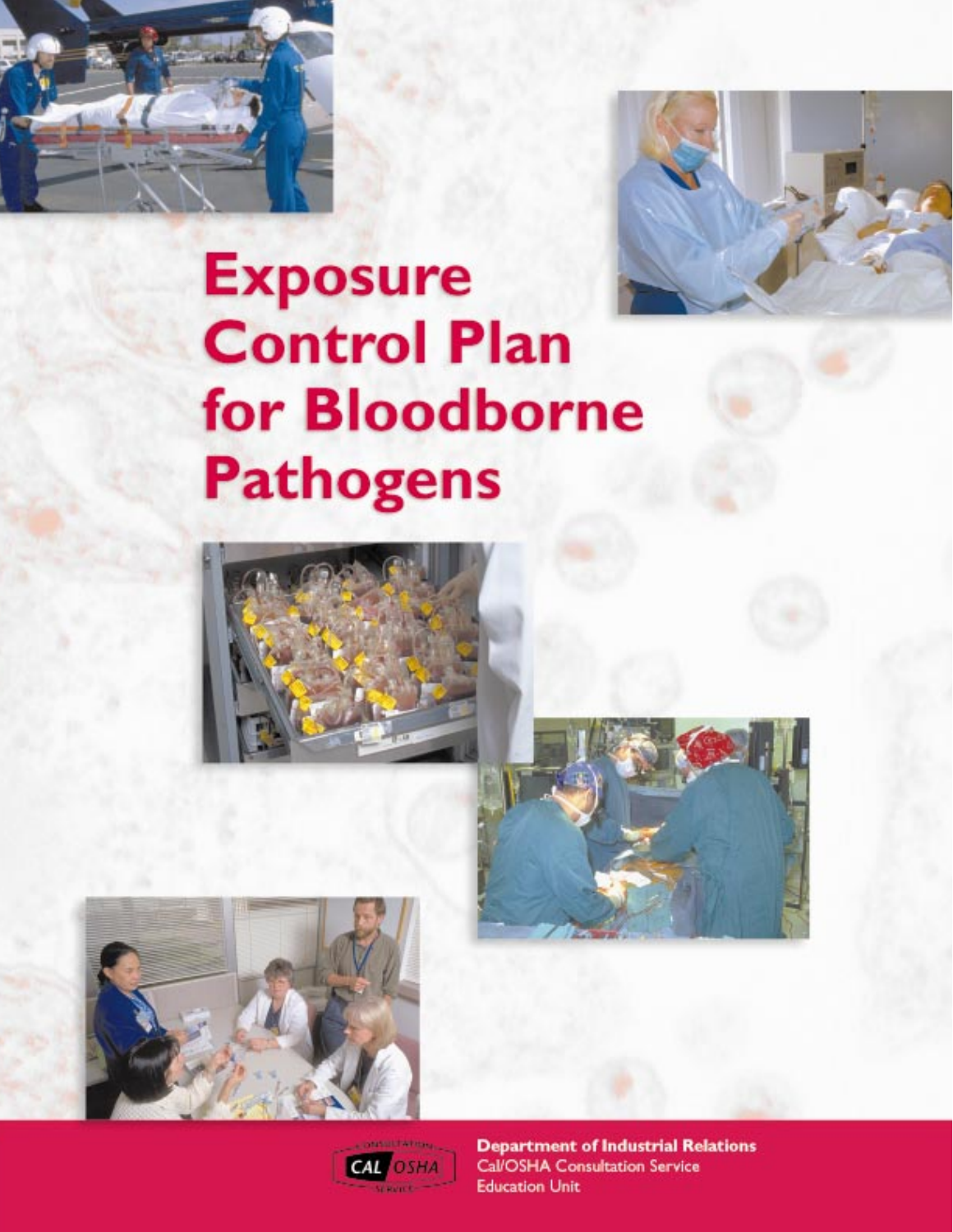#### **Exposure Control Plan for Bloodborne Pathogens Supplement**

This is a supplement to the Cal/OSHA booklet entitled "Exposure Control Plan for Bloodborne Pathogens". This supplement, its companion booklet entitled "A Best Practices Approach for Reducing Bloodborne Pathogens Exposure", and the bloodborne pathogens standard should be used to develop your Exposure Control Plan.

Please follow these instructions at the following pages in the Exposure Control Plan for Bloodborne Pathogens booklet:

#### ♦**Page 2, Exposure Determinations**

[It is recommended that you identify in the spaces provided in the form the name of the person or group that is](#page-7-0) responsible for making exposure determinations.

#### ♦**Pages 5-6, Schedules and Methods of Implementation**

To properly develop this aspect of your Exposure Control Plan, you must first determine which elements of subsections 5193(d), (f), (g) and (h) apply to your workplace. You can do this by reviewing these subsections in the bloodborne pathogens standard and by reviewing the information and forms on pages 28-75 of the companion Cal/OSHA booklet "A Best Practices Approach for Reducing Bloodborne Pathogens Exposure".

**NOTE:** Some elements of the above listed subsections are applicable primarily to healthcare environments and laboratories, e.g., (d)(3)(A)--Needleless Systems, Needle devices, and non-Needle Sharps. Other elements, such as (d)(3)(I)-Hygiene, and subsection (f)--Hepatitis B Vaccination and Bloodborne Pathogen Post-Exposure Evaluation and Follow-up, apply equally to virtually all workplaces subject to the bloodborne pathogens standard.

Once you have determined which subsections are applicable to your workplace, you should determine and describe in your Exposure Control Plan how you will comply with the requirement. One example of how this can be done is to [identify the person\(s\) or group\(s\) responsible for implementing these requirements, and defining their responsibilities,](#page-10-0) e.g., gathering information, making decisions, and identifying sources from which equipment will be purchased.

#### ♦**Page 7, Provisions for the Initial Reporting of Exposure Incidents**

Remember that an exposure incident is an emergency to be responded to as soon as possible.

The purpose of the form provided on this page is to provide and gather information related to exposure incidents. However, the form mentions the term "first aid incident", which is any incident in which an employee provides first [aid and in which blood or OPIM is involved. A first aid incident may or may not be an exposure incident, depending](#page-12-0) on whether the employee was actually exposed to blood or OPIM while providing first aid.

**Normally, employers need not record a first aid incident if it is not an exposure incident.** However, if an employer has opted not to provide pre-exposure Hepatitis B vaccinations to designated first aid providers, as allowed by the exception to subsection  $(f)(1)(A)$ , then the employer must record all first aid incidents, whether or not they are exposure incidents, and may use this form to do so.

#### ♦**Page 15, Sharps Injury Log**

[If you marked "Yes" in the box titled "If No" located in the middle of the Sharps Injury Log, then you must record the](#page-20-0) employees opinion on **how** a protective mechanism could have prevented the injury.

The question at the eighth red bullet of Item No. 4 in the Sharps Injury Log asks whether the employee believes that "…any controls (e.g., engineering controls, administrative or work practice) could have prevented the injury." The question to be asked the employee is whether any control measure **other than** the protective mechanism referred to in the "If No" box could have prevented the injury.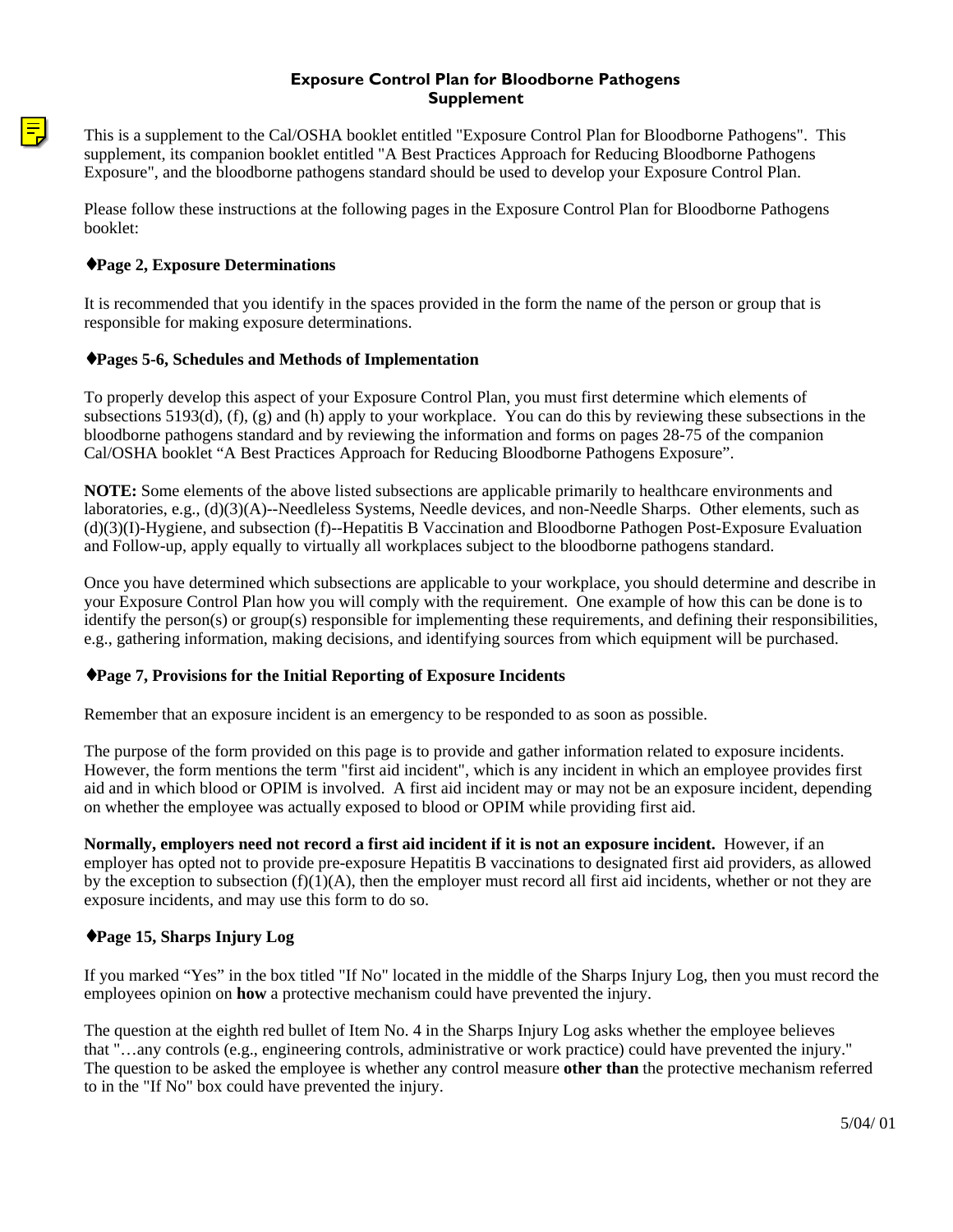# **Exposure**<br>Control Plan for Bloodborne **Pathogens**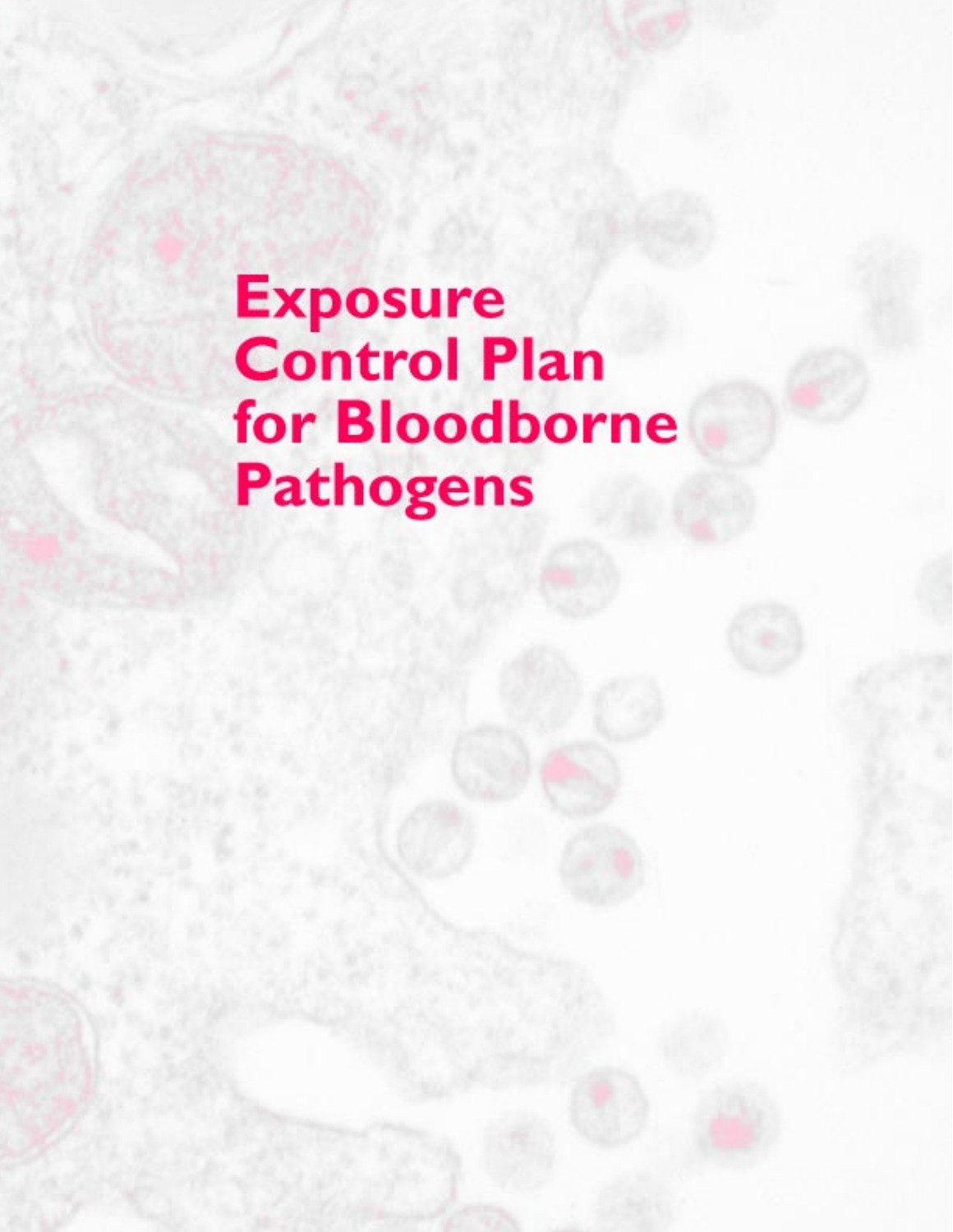### **Publishing Information**

The *Exposure Control Plan for Bloodborne Pathogens* was developed by the Education Unit, Cal/OSHA Consultation Service, California Department of Industrial Relations. The document was prepared for publication by the staff of CDE Press, California Department of Education. It was distributed under the provisions of the Library Distribution Act and *Government Code* Section 11096.

Published 2001 by the California Department of Industrial Relations

This booklet is not meant to be a substitute for or a legal interpretation of the occupational safety and health standards. Please see *California Code of Regulations, Title 8,* or the *Labor Code* for detailed and exact information, specifications, and exceptions.

#### **Photo Credits**

Cal/OSHA gratefully acknowledges Richard Munn, M.D., Department of Pathology, University of California Davis Medical School, for the slides used as photographs in this booklet.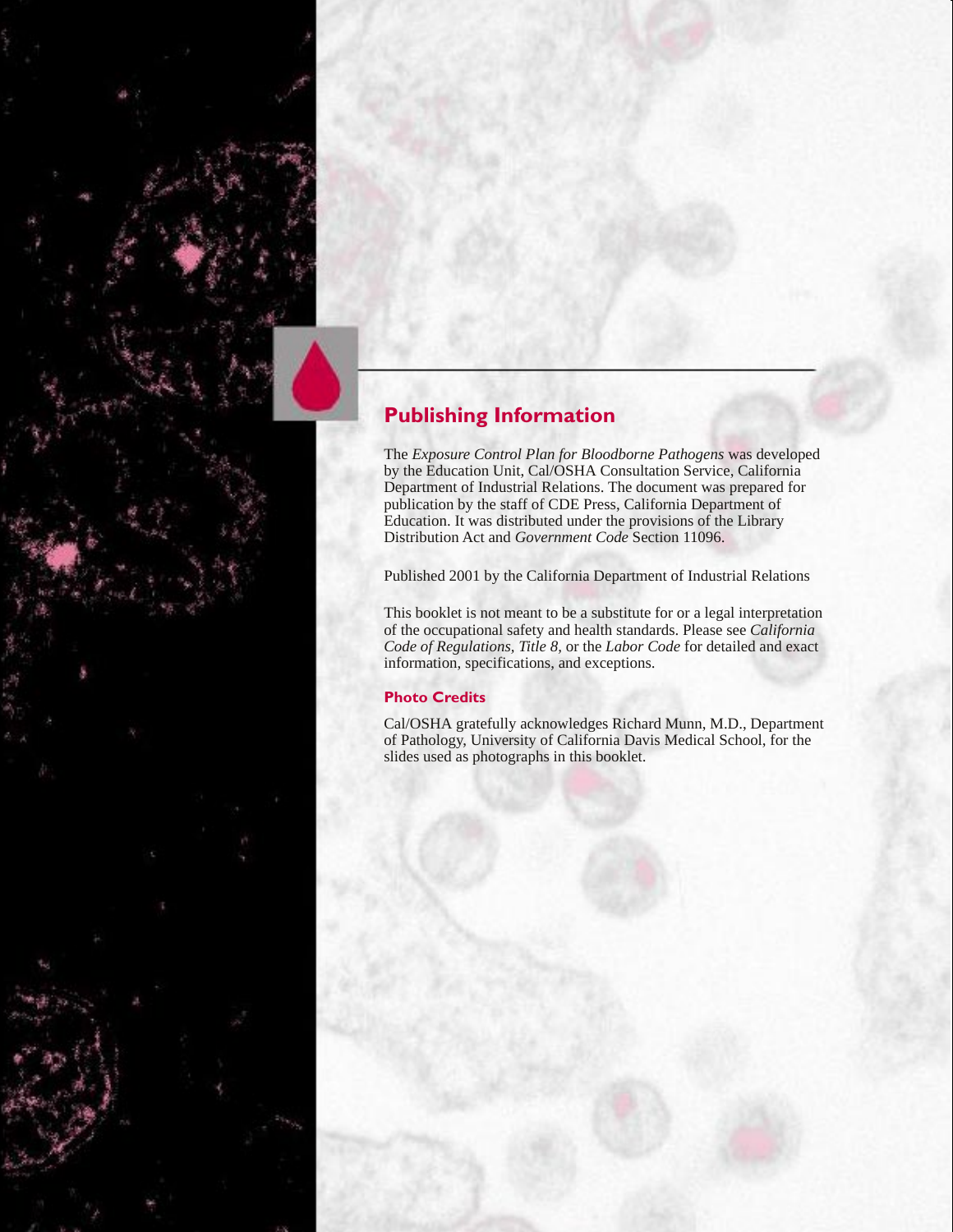

| Hepatitis B Vaccination and Post-Exposure Evaluation and Follow-up  5     |
|---------------------------------------------------------------------------|
|                                                                           |
|                                                                           |
|                                                                           |
|                                                                           |
|                                                                           |
|                                                                           |
|                                                                           |
|                                                                           |
|                                                                           |
| Making Periodic Determinations of the Frequency of the Use of Sharps      |
| Identifying and Selecting Appropriate and Currently Available Engineering |
|                                                                           |
| Actively Involving Employees in the Review and Update of the Exposure     |
|                                                                           |
|                                                                           |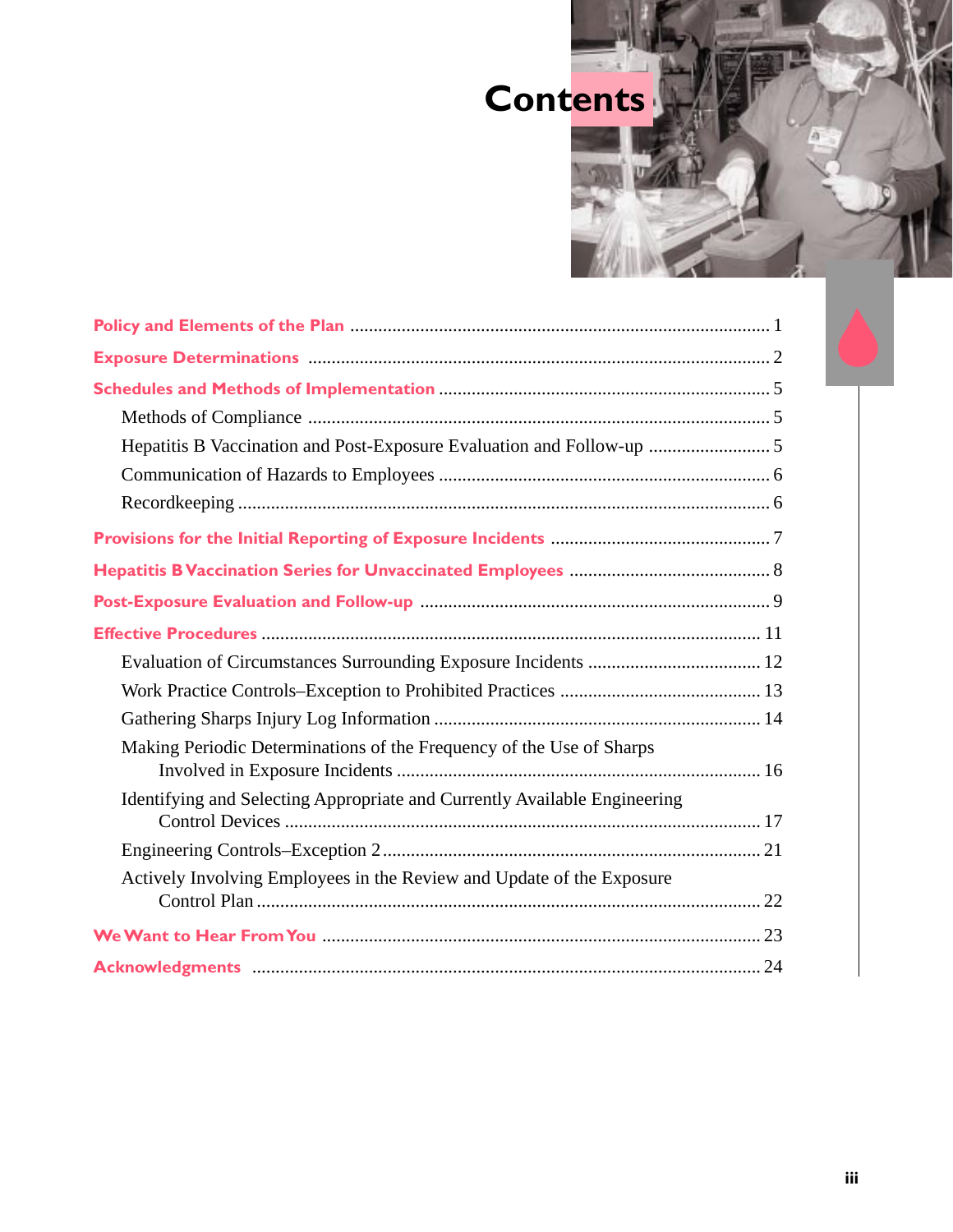### **About This Booklet**

his booklet was developed to help employers and employees design an effective exposure control plan in accord with *California Code of Regulations, Title 8,* Section 5193. Cal/OSHA acknowledges that the needs and resources of organizations with employees who have occupational exposure to blood or other potentially infectious materials (OPIM) vary widely. Therefore, a basic bloodborne pathogens exposure control plan has been designed to provide streamlined implementation procedures. The plan promotes the use of safer engineering controls and more effective work practices in hospitals, nursing homes, medical and dental offices, and other workplace settings where occupational exposure to blood or OPIM is likely to occur.

The exposure control plan consists of the following sections:

- "Policy and Elements of the Plan" establishes a policy statement and identifies the required elements.
- "Exposure Determinations" defines important terms and provides worksheets to list job classifications, tasks, or procedures in which employees may have occupational exposures.
- "Schedules and Methods of Implementation" contains forms to describe various procedures that may be required by *8 CCR* 5193.
- "Provisions for the Initial Reporting of Exposure Incidents" provides a structure for reporting exposure incidents.
- "Hepatitis B Vaccination Series for Unvaccinated Employees" establishes a policy statement and provides a form to describe the relevant procedure.
- "Post-Exposure Evaluation and Follow-up" contains a worksheet to document the provision of post-exposure evaluation and follow-up to exposed employees.
- "Effective Procedures" provides worksheets to document various procedures, including evaluating the circumstances surrounding exposure incidents and gathering information for the Sharps Injury Log.

### **For More Help**

A companion booklet, *A Best Practices Approach for Reducing Bloodborne Pathogens Exposure,* is also available from Cal/OSHA. It provides a practical, step-by-step approach to addressing occupational bloodborne pathogens exposure. This booklet can help with:

- Identifying and Selecting Appropriate and Effective Engineering Controls
- Assessing Engineering Controls and Work Practices
- Handling Regulated Wastes
- Cleaning and Decontaminating the Worksite
- Providing Post-Exposure Evaluation and Follow-up
- Training Employees
- **Labeling**
- Recordkeeping
- Obtaining Additional Information and Resources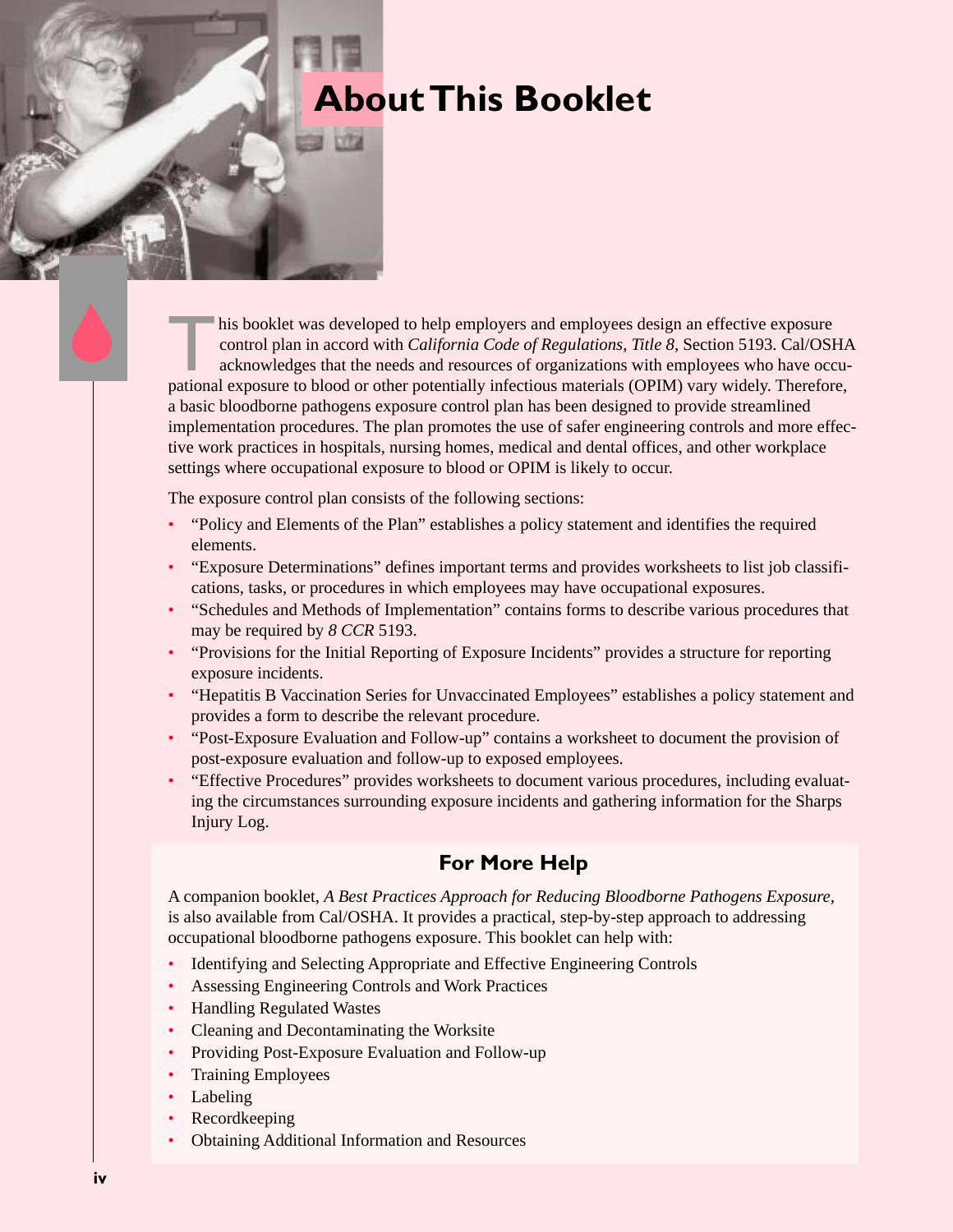### <span id="page-6-0"></span>**Policy and Elements of the Plan**

We provide a safe and healthful<br>workplace for employees. Our<br>organization's policy is to establish,<br>implement, and maintain an effective exposure workplace for employees. Our organization's policy is to establish, control plan as required by the bloodborne pathogens regulation in *California Code of Regulations, Title 8 (8 CCR),* Section 5193. This written plan is designed to prevent or minimize employees' occupational exposure to blood and other potentially infectious materials (OPIM). The plan is consistent with the requirements of the Cal/OSHA Injury and Illness Prevention Program (*8 CCR* 3203).

Our exposure control plan is made available upon request, for examination and copying, to our employees, the Chief of Cal/OSHA, and NIOSH (or their respective designees) in accord with *8 CCR* 3204, "Access to Employee Exposure and Medical Records."

Our organization's written exposure control plan contains at least the following elements:

- Exposure determinations
- The schedule and method of implementation for each of the applicable subsections of the bloodborne pathogens regulation (*8 CCR* 5193), which include:
	- Methods of compliance
	- Hepatitis B vaccination and postexposure evaluation and follow-up
- Communication of hazards to employees
- Recordkeeping
- **Provisions for the initial reporting of expo**sure incidents
- **Hepatitis B vaccination series for unvacci**nated employees
	- Effective procedures for:
		- Evaluating the circumstances surrounding exposure incidents
		- Work practice controls–exception to prohibited practices
		- Gathering sharps injury log information
		- Making periodic determinations of the frequency of use and the types and the brands of sharps involved in exposure incidents
		- Identifying and selecting appropriate and currently available engineering control devices
		- Engineering controls–exception 2 (Patient Safety Determinations)
		- Actively involving employees in the review and update of the exposure control plan for the procedures they perform

The information-gathering and documentation procedures serve as a basis for making decisions about the use of needleless systems and sharps with engineered sharps injury protection.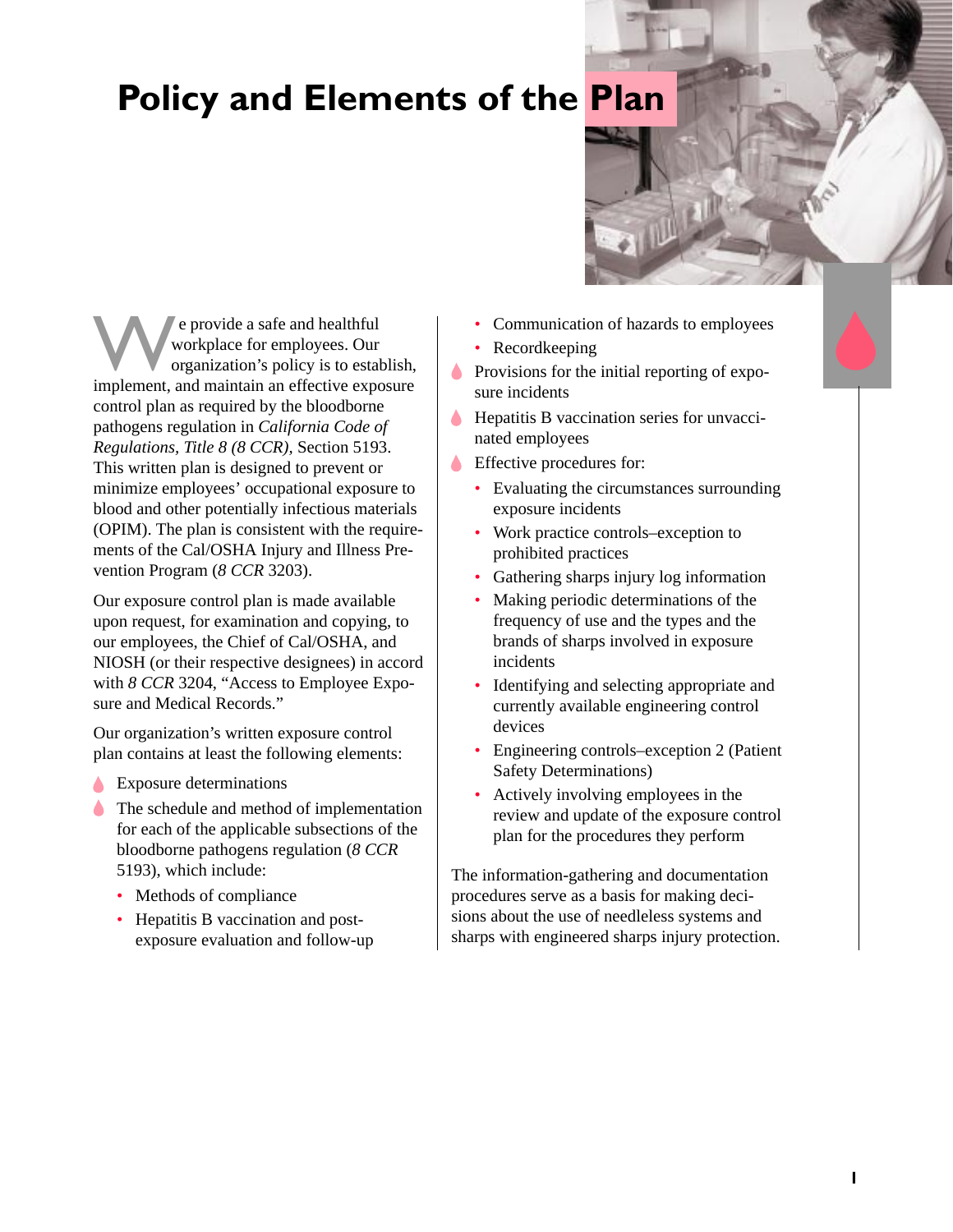### <span id="page-7-0"></span>**Exposure Determinations**

mployees in our organization have occupational exposure to bloodborne pathogens. Occupational exposure means<br>reasonably anticipated skin, eye, mucous mempational exposure to bloodborne pathogens. *Occupational exposure* means brane, or parenteral contact with blood or other potentially infectious material (OPIM) that may result from the performance of an employee's duties. *Parenteral contact* means piercing mucous membranes or the skin barrier through such events as needlesticks, human bites, cuts, and abrasions. OPIM includes various contaminated human body fluids, unfixed human tissues or organs (other than skin), and other materials known or reasonably likely to be infected with human immunodeficiency virus (HIV), hepatitis B virus (HBV), or hepatitis C virus (HCV) through cells, tissues, blood, organs, culture mediums, or solutions. See *A Best Practices Approach for Reducing Bloodborne Pathogens*

*Exposure* for a more detailed definition of OPIM.

Our policy is to conduct exposure determinations throughout the facility without regard to the use of personal protective equipment (PPE). We have committees, workgroups, lead person(s), or other individuals who conduct, evaluate, and periodically review exposure determinations. This process involves identifying all the job classifications, tasks, or procedures in which our employees may have occupational exposure to blood or OPIM. Our approach is to consider (check one  $\checkmark$ ):

- 
- all our job classifications at once

selected job classifications on a staggered schedule

Other methods or procedures we use to conduct exposure determinations are specified below:

<u> 2008 - Andrea Britain, amerikan basar dan berasal di sebagai personal di sebagai personal di sebagai personal</u> <u> 2008 - Jan Samuel Barbara, martin da shekara ta 1980 haɗan 1980 haɗa 2008 (Barbara ta 1980) da shekara ta 19</u> <u> 2008 - Andrea Britain, amerikan basar dan berasal di sebagai personal di sebagai personal di sebagai personal</u> <u> 2008 - Andrea Britain, amerikan basar dan berasal di sebagai personal di sebagai personal di sebagai personal</u> <u> 2008 - Andrea Britain, amerikan basar dan berasal di sebagai personal di sebagai personal di sebagai personal</u> <u> 2000 - Jan James Sammen, maritan amerikan bahasa perangan pengaran pengaran pengaran pengaran pengaran penga</u>

 $\mathbb{I}$  Make copies as needed

 $\overline{\mathbf{u}}$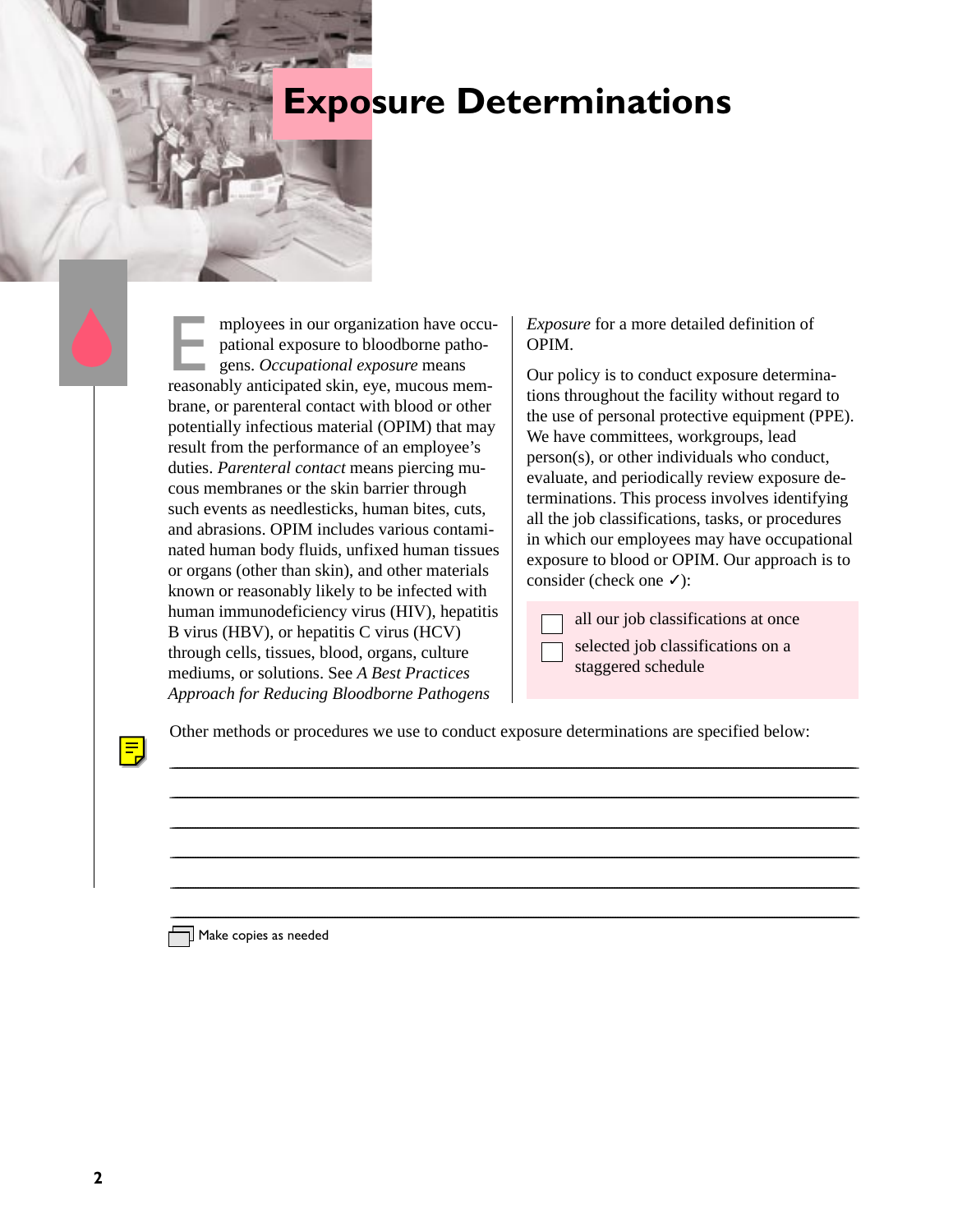

### **Job Classifications in Which All Employees Have Occupational Exposure**

All individuals in each job classification listed below have occupational exposure.



#### **Examples of Job Classifications in Which All Employees Have Occupational Exposure**

Examples include Anesthesia Technicians, Anesthesiologists, Central Processing Unit (CPU) Staff, Certified Nursing Assistants, Dental Assistants, Dental Hygienists, Dentists, EMT Personnel, Evidence Technicians, Firefighters, I.V. Therapists, Labor and Delivery Technicians, Laboratory Staff, Medical Technologists, Licensed Vocational Nurses, Lifeguards, Nurse Practitioners, Nursing Assistants, Pathologists, Pathology Assistants, Perfusionists, Phlebotomists, Physicians, Police Officers, Registered Nurses, Surgeons, and Surgical Technicians.





Perfusionists **Dental Assistants, Dental Hygienists, Dentists** 



Surgeons





Medical Technologists Nurses Phlebotomists







Laboratory Staff **EMT Personnel** Central Processing Unit (CPU) Staff

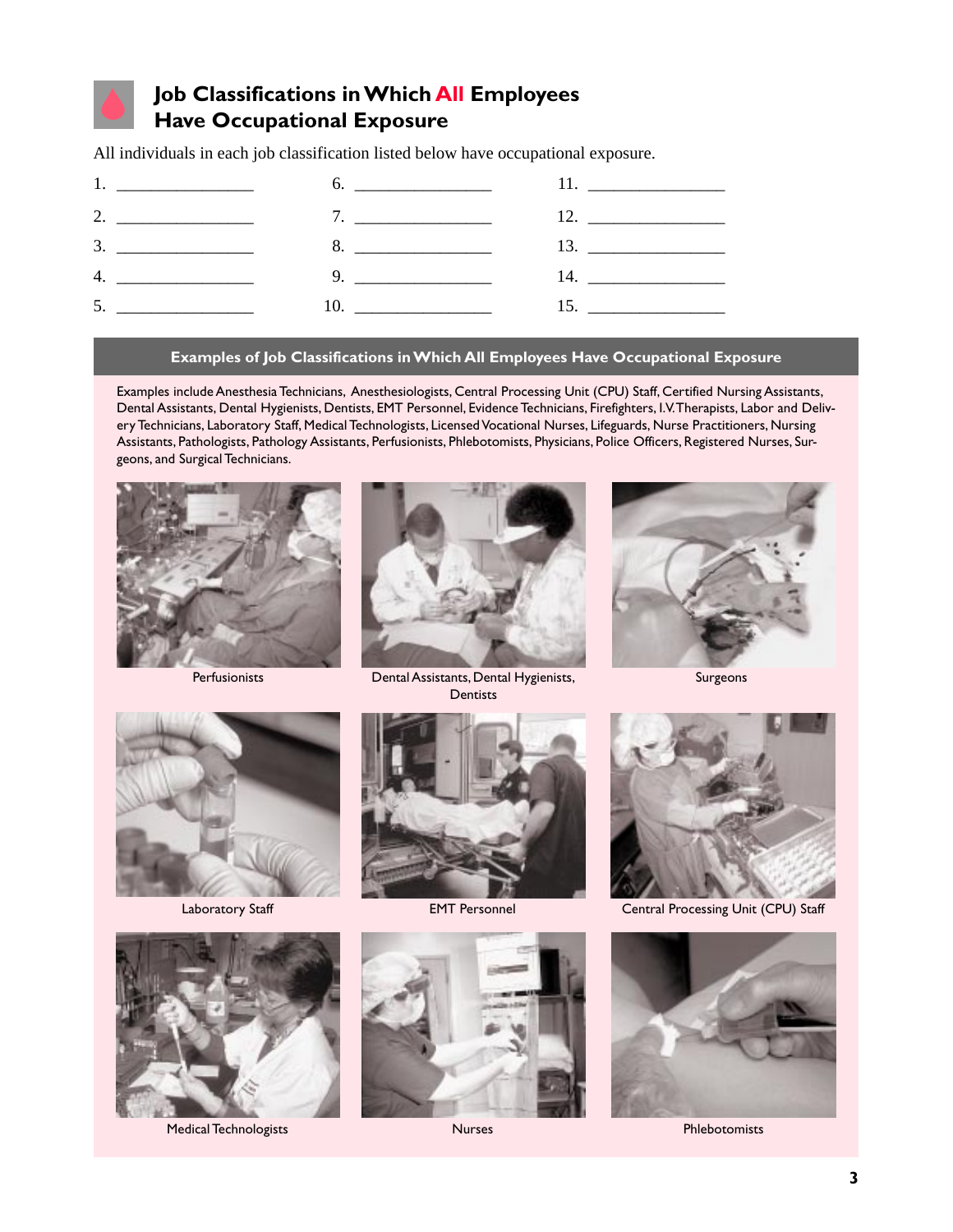### **Job Classifications in Which Some Employees Have Occupational Exposure**

The only individuals who have occupational exposure in the job classifications listed below *are those who perform the tasks/procedures noted.*

| <b>Job Classification</b>                                                                                                                                                                                                                                                                                                                                                                                                                                   | Tasks/Procedures in These Jobs That Have Occupational Exposure |
|-------------------------------------------------------------------------------------------------------------------------------------------------------------------------------------------------------------------------------------------------------------------------------------------------------------------------------------------------------------------------------------------------------------------------------------------------------------|----------------------------------------------------------------|
|                                                                                                                                                                                                                                                                                                                                                                                                                                                             |                                                                |
|                                                                                                                                                                                                                                                                                                                                                                                                                                                             |                                                                |
| 2.<br>$\begin{tabular}{ccccc} \multicolumn{2}{c }{\textbf{1} & \multicolumn{2}{c }{\textbf{2} & \multicolumn{2}{c }{\textbf{3} & \multicolumn{2}{c }{\textbf{4} & \multicolumn{2}{c }{\textbf{5} & \multicolumn{2}{c }{\textbf{6} & \multicolumn{2}{c }{\textbf{6} & \multicolumn{2}{c }{\textbf{6} & \multicolumn{2}{c }{\textbf{6} & \multicolumn{2}{c }{\textbf{6} & \multicolumn{2}{c }{\textbf{6} & \multicolumn{2}{c }{\textbf{6} & \multicolumn{2}{$ |                                                                |
|                                                                                                                                                                                                                                                                                                                                                                                                                                                             |                                                                |
| $\mathcal{R}$                                                                                                                                                                                                                                                                                                                                                                                                                                               |                                                                |
|                                                                                                                                                                                                                                                                                                                                                                                                                                                             |                                                                |
|                                                                                                                                                                                                                                                                                                                                                                                                                                                             |                                                                |
|                                                                                                                                                                                                                                                                                                                                                                                                                                                             |                                                                |
|                                                                                                                                                                                                                                                                                                                                                                                                                                                             |                                                                |

#### **Examples may include:**

| <b>Job Classification</b>                    | Tasks/Procedures in These Jobs That Have Occupational Exposure                                                |
|----------------------------------------------|---------------------------------------------------------------------------------------------------------------|
| Dietary Employees                            | Handling food contaminated with vomitis, blood, or OPIM                                                       |
| <b>Field Service Technicians</b>             | Doing maintenance/repairs on medical equipment contaminated<br>with blood or OPIM                             |
| Housekeepers                                 | Handling regulated waste, cleaning up spills or equipment                                                     |
| <b>Medical Assistants</b>                    | Administering injections, cleaning rooms, disinfecting equipment                                              |
| <b>Patient Escort/Transport</b><br>Personnel | Transporting patients, responding to incidents                                                                |
| Physical Therapists                          | Conducting exams, providing patient therapy                                                                   |
| <b>Plant Operations Engineers</b>            | Doing maintenance/repairs on systems or equipment<br>contaminated with blood, OPIM, or containing used sharps |
| <b>Playground Supervisors</b>                | Providing first aid                                                                                           |
| <b>School Bus Drivers</b>                    | Providing first aid                                                                                           |
| Schoolteachers                               | Providing first aid                                                                                           |
| <b>Security Services</b>                     | Responding to incidents or emergencies                                                                        |
| Technicians-                                 | Patient contact activities: exams, taking vital signs                                                         |
| <b>EEG/EKG</b>                               | Attaching/handling/cleaning diagnostic equipment                                                              |
| Mammography/Nuclear<br>Medicine              | Attaching/handling/cleaning diagnostic equipment                                                              |
| Radioimaging/Ultrasound                      | Attaching/handling/cleaning diagnostic equipment                                                              |

 $\Box$  Make copies as needed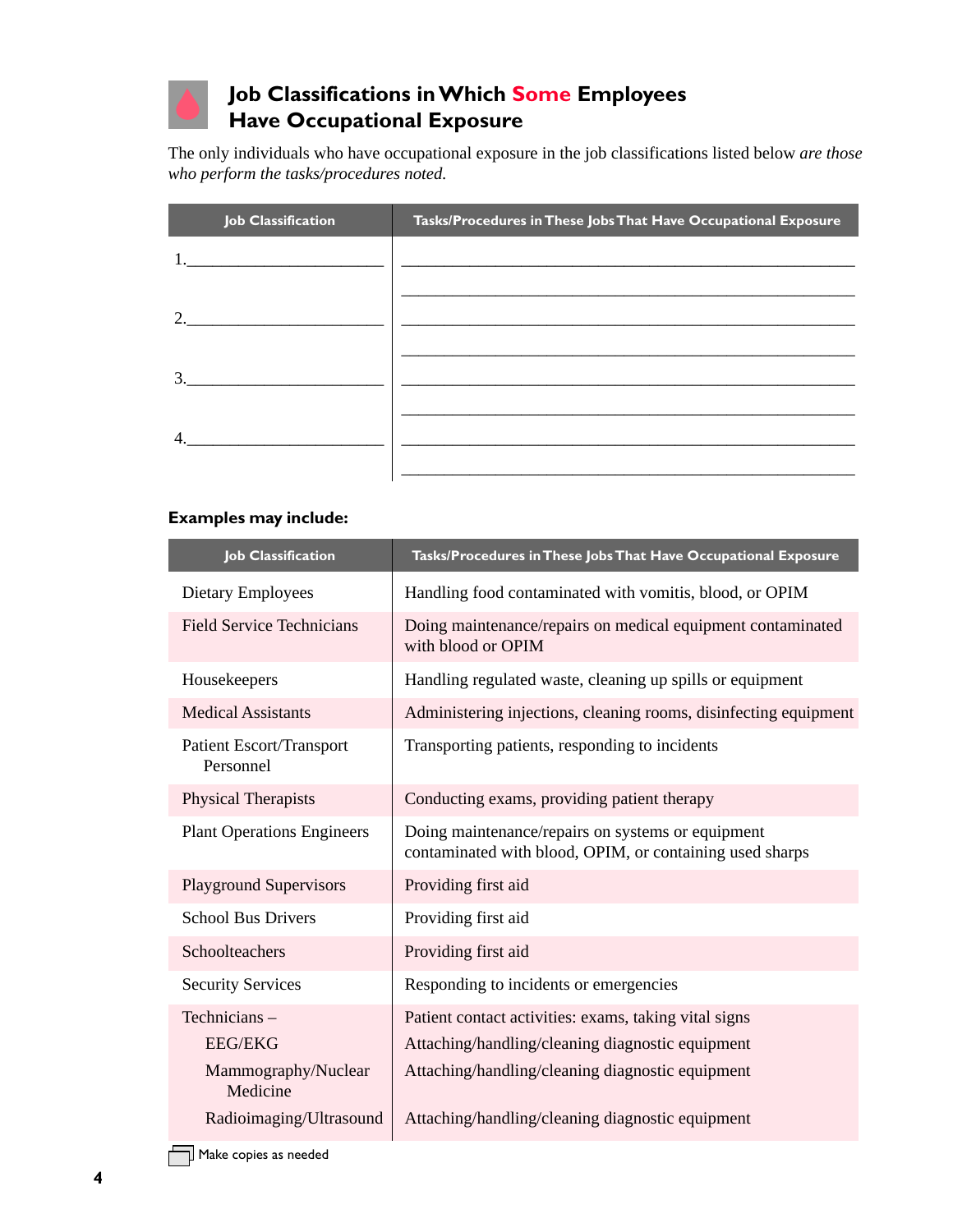### <span id="page-10-0"></span>**Schedules and Methods** of Implementation

or additional assistance in addressing the requirements of subsections (d) through (h) of 8 CCR 5193, obtain a copy of A Best Practices Approach for Reducing Bloodborne Pathogens Exposure.

Our organization has developed a schedule and methods of implementation for the applicable subsections (d) through (h) of 8 CCR 5193. We have determined which subsections are applicable to our organization and documented the pertinent information as follows:

 $\sim$  100  $\pm$ 

| <b>Subsection</b><br>(d) Methods of Compliance                                                      | Applicable $(\checkmark)$<br>(Specify reasons below)<br>no<br>yes            |
|-----------------------------------------------------------------------------------------------------|------------------------------------------------------------------------------|
| Schedule and methods of implementation:                                                             |                                                                              |
| Comments:                                                                                           |                                                                              |
| This subsection <i>does not</i> apply for the following reasons:                                    |                                                                              |
|                                                                                                     |                                                                              |
| <b>Subsection</b><br>(f) Hepatitis B Vaccination, Post-Exposure<br><b>Evaluation, and Follow-up</b> | Applicable $(\checkmark)$<br>(Specify reasons below)<br>yes<br>$\mathsf{no}$ |
| Schedule and methods of implementation:                                                             |                                                                              |
|                                                                                                     |                                                                              |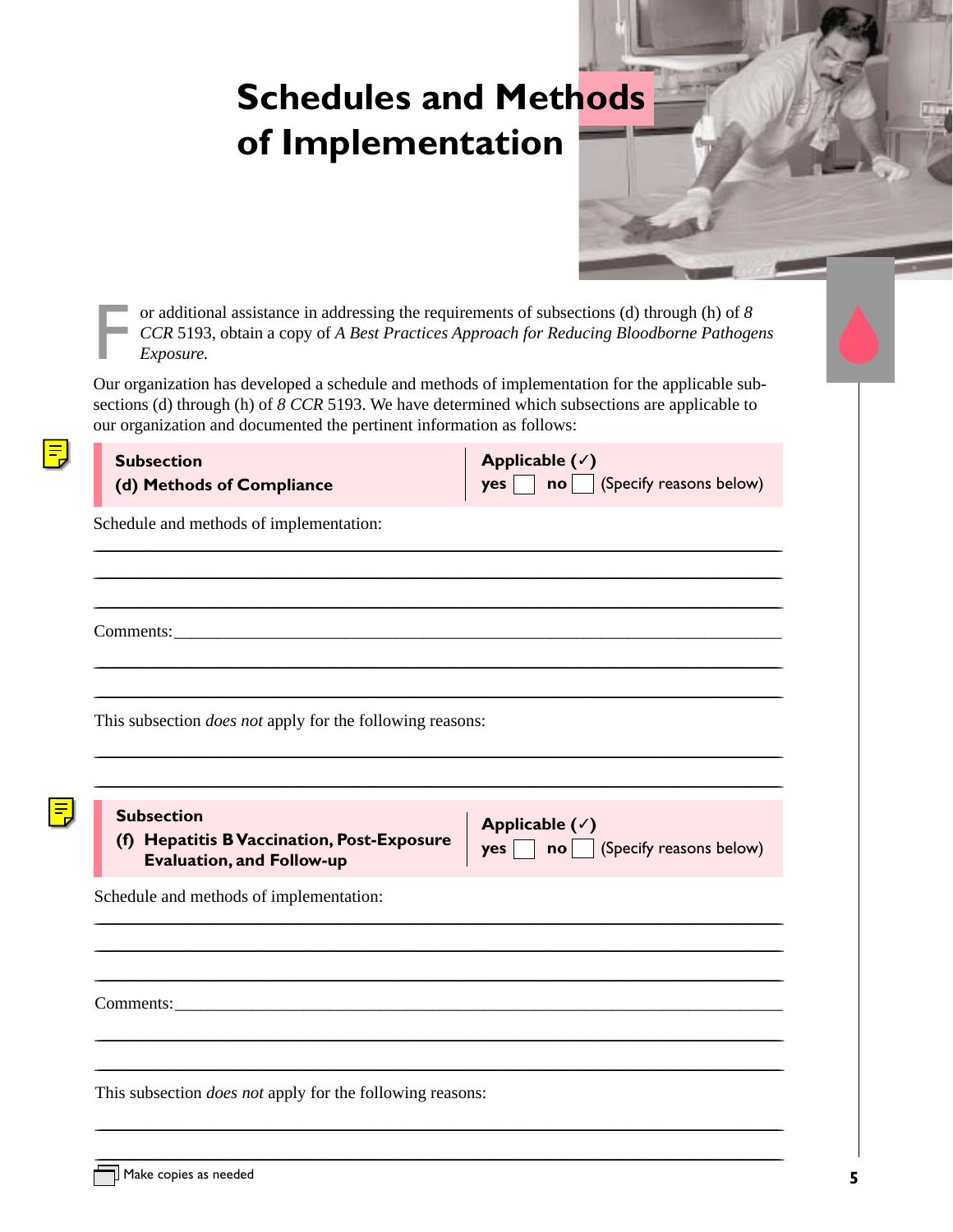<span id="page-11-0"></span>

| <b>Subsection</b><br>(g) Communication of<br><b>Hazards to Employees</b>                     | Applicable $(\checkmark)$<br>(Specify reasons below)<br>no<br>yes        |
|----------------------------------------------------------------------------------------------|--------------------------------------------------------------------------|
| Schedule and methods of implementation:                                                      |                                                                          |
|                                                                                              |                                                                          |
| This subsection <i>does not</i> apply for the following reasons:                             |                                                                          |
| <b>Subsection</b><br>(h) Recordkeeping                                                       | Applicable $(\checkmark)$<br>(Specify reasons below)<br>no<br><b>yes</b> |
| Schedule and methods of implementation:                                                      |                                                                          |
| Location of records (e.g., sharps injury log, employees' medical records, training records): |                                                                          |
| Comments:                                                                                    |                                                                          |
| This subsection <i>does not</i> apply for the following reasons:                             |                                                                          |

Make copies as needed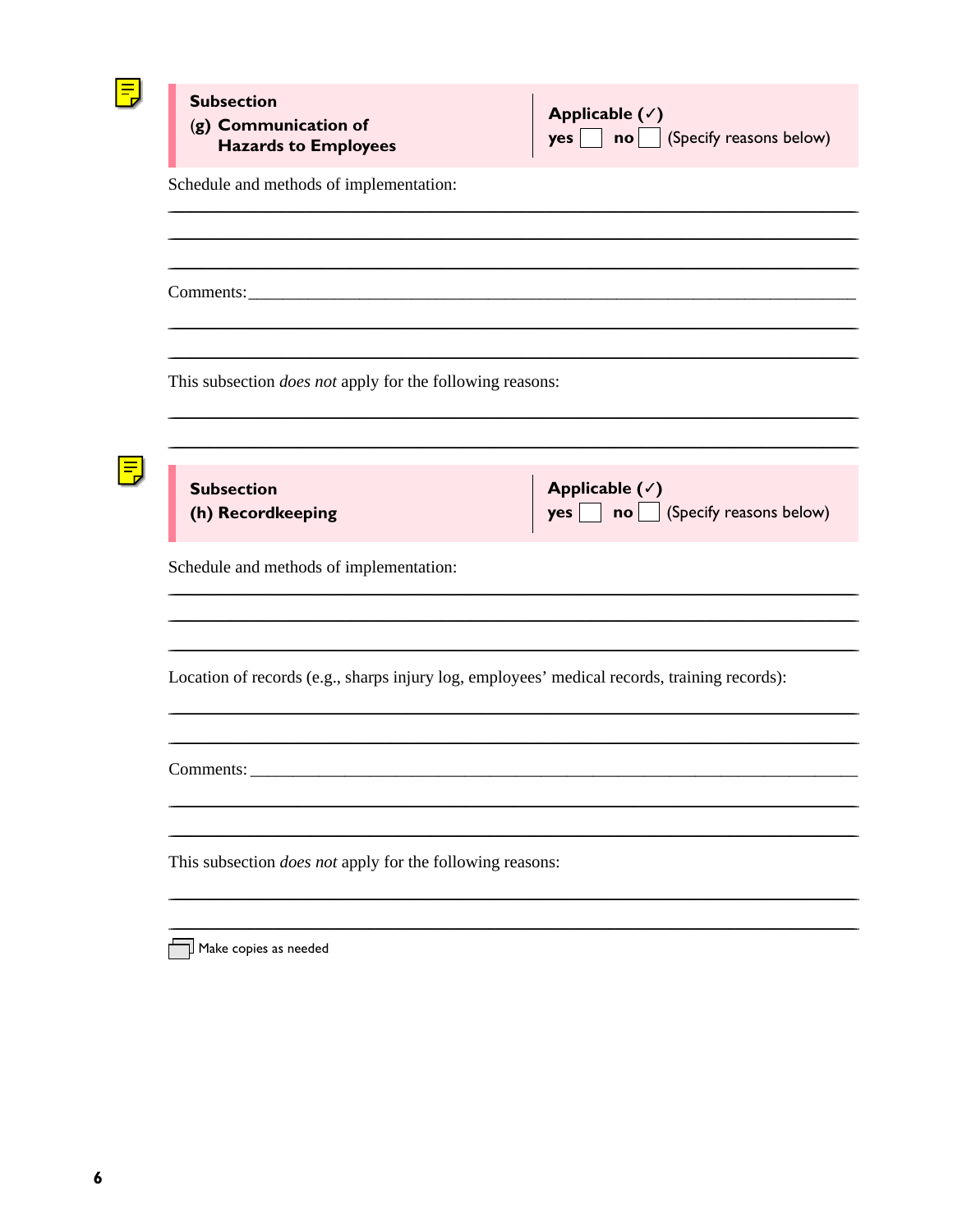### <span id="page-12-0"></span>**Provisions for the Initial Reporting of Exposure Incidents**

ur organization reports all exposure incidents as soon as possible (and in no case later than the end of the work shift during which they occurred) regardless of whether first aid was rendered. An *exposure incident* means specific eye, mouth, other mucous membrane, nonintact skin, or parenteral contact with blood or OPIM that results from the performance of an employee's duties. *Parenteral* means piercing mucous membranes or the skin barrier through such events as needlesticks, human bites, cuts, and abrasions. All employees (including designated firstaid providers who provide first aid regularly and those who render first aid only as a collateral duty) receive training about our policy.

The following individual(s) are designated by our organization to receive reports of exposure incidents:

Contact person(s): \_\_\_\_\_\_\_\_\_\_\_\_\_\_\_\_\_\_\_\_\_\_\_\_\_\_\_ Telephone/pager number: \_\_\_\_\_\_\_\_\_\_\_\_\_\_\_\_\_\_

\_\_\_\_\_\_\_\_\_\_\_\_\_\_\_\_\_\_\_\_\_\_\_\_\_\_\_ Telephone/pager number: \_\_\_\_\_\_\_\_\_\_\_\_\_\_\_\_\_\_

After-hours contact person: \_\_\_\_\_\_\_\_\_\_\_\_\_\_\_\_\_\_\_\_ Telephone/pager number: \_\_\_\_\_\_\_\_\_\_\_\_\_\_\_\_\_\_

퉈

The exposure incident report includes at least the following:

- The names of all employees involved in the exposure incident (including all first-aid providers who have rendered assistance regardless of whether personal protective equipment was used).
- A description of the exposure or first-aid incident, including:
	- The time and date
	- A determination of whether an exposure incident occurred. This determination is necessary to ensure that the proper post-exposure evaluation is conducted and prophylaxis and follow-up are made available immediately if an exposure incident has occurred.

\_\_\_\_\_\_\_\_\_\_\_\_\_\_\_\_\_\_\_\_\_\_\_\_\_\_\_\_\_\_\_\_\_\_\_\_\_\_\_\_\_\_\_\_\_\_\_\_\_\_\_\_\_\_\_\_\_\_\_\_\_\_\_\_\_\_\_\_\_\_\_\_\_\_\_\_\_\_\_\_\_\_\_\_\_\_\_\_\_\_\_\_\_\_\_\_\_\_\_\_\_\_\_\_\_\_\_\_\_\_\_\_\_\_\_\_\_\_\_\_\_\_\_\_\_\_\_\_\_\_\_\_\_\_\_\_\_\_\_\_\_\_\_\_\_\_\_\_\_\_\_\_\_\_\_\_\_\_\_\_\_\_\_\_\_\_\_\_\_\_ \_\_\_\_\_\_\_\_\_\_\_\_\_\_\_\_\_\_\_\_\_\_\_\_\_\_\_\_\_\_\_\_\_\_\_\_\_\_\_\_\_\_\_\_\_\_\_\_\_\_\_\_\_\_\_\_\_\_\_\_\_\_\_\_\_\_\_\_\_\_\_\_\_\_\_\_\_\_\_\_\_\_\_\_\_\_\_\_\_\_\_\_\_\_\_\_\_\_\_\_\_\_\_\_\_\_\_\_\_\_\_\_\_\_\_\_\_\_\_\_\_\_\_\_\_\_\_\_\_\_\_\_\_\_\_\_\_\_\_\_\_\_\_\_\_\_\_\_\_\_\_\_\_\_\_\_\_\_\_\_\_\_\_\_\_\_\_\_\_\_ \_\_\_\_\_\_\_\_\_\_\_\_\_\_\_\_\_\_\_\_\_\_\_\_\_\_\_\_\_\_\_\_\_\_\_\_\_\_\_\_\_\_\_\_\_\_\_\_\_\_\_\_\_\_\_\_\_\_\_\_\_\_\_\_\_\_\_\_\_\_\_\_\_\_\_\_\_\_\_\_\_\_\_\_\_\_\_\_\_\_\_\_\_\_\_\_\_\_\_\_\_\_\_\_\_\_\_\_\_\_\_\_\_\_\_\_\_\_\_\_\_\_\_\_\_\_\_\_\_\_\_\_\_\_\_\_\_\_\_\_\_\_\_\_\_\_\_\_\_\_\_\_\_\_\_\_\_\_\_\_\_\_\_\_\_\_\_\_\_\_ \_\_\_\_\_\_\_\_\_\_\_\_\_\_\_\_\_\_\_\_\_\_\_\_\_\_\_\_\_\_\_\_\_\_\_\_\_\_\_\_\_\_\_\_\_\_\_\_\_\_\_\_\_\_\_\_\_\_\_\_\_\_\_\_\_\_\_\_\_\_\_\_\_\_\_\_\_\_\_\_\_\_\_\_\_\_\_\_\_\_\_\_\_\_\_\_\_\_\_\_\_\_\_\_\_\_\_\_\_\_\_\_\_\_\_\_\_\_\_\_\_\_\_\_\_\_\_\_\_\_\_\_\_\_\_\_\_\_\_\_\_\_\_\_\_\_\_\_\_\_\_\_\_\_\_\_\_\_\_\_\_\_\_\_\_\_\_\_\_\_

Person receiving the report: \_\_\_\_\_\_\_\_\_\_\_\_\_\_\_\_\_\_\_\_ Telephone/pager number: \_\_\_\_\_\_\_\_\_\_\_\_\_\_\_\_\_\_

The exposure incident report is recorded on a list of first-aid incidents (when the rendering of first aid is involved). If the exposure incident involves a sharp, the Sharps Injury Log (see page 15) will also be completed. The exposure incident report is provided to the Chief of Cal/OSHA upon request.

*Note:* The following forms are separate documents with their own requirements: (1) Provisions for the Initial Reporting of Exposure Incidents, (2) the Sharps Injury Log, (3) the Doctor's First Report of Injury and Illness (5021), and (4) the Federal OSHA Log 200.

 $\mathbb{L}$  Make copies as needed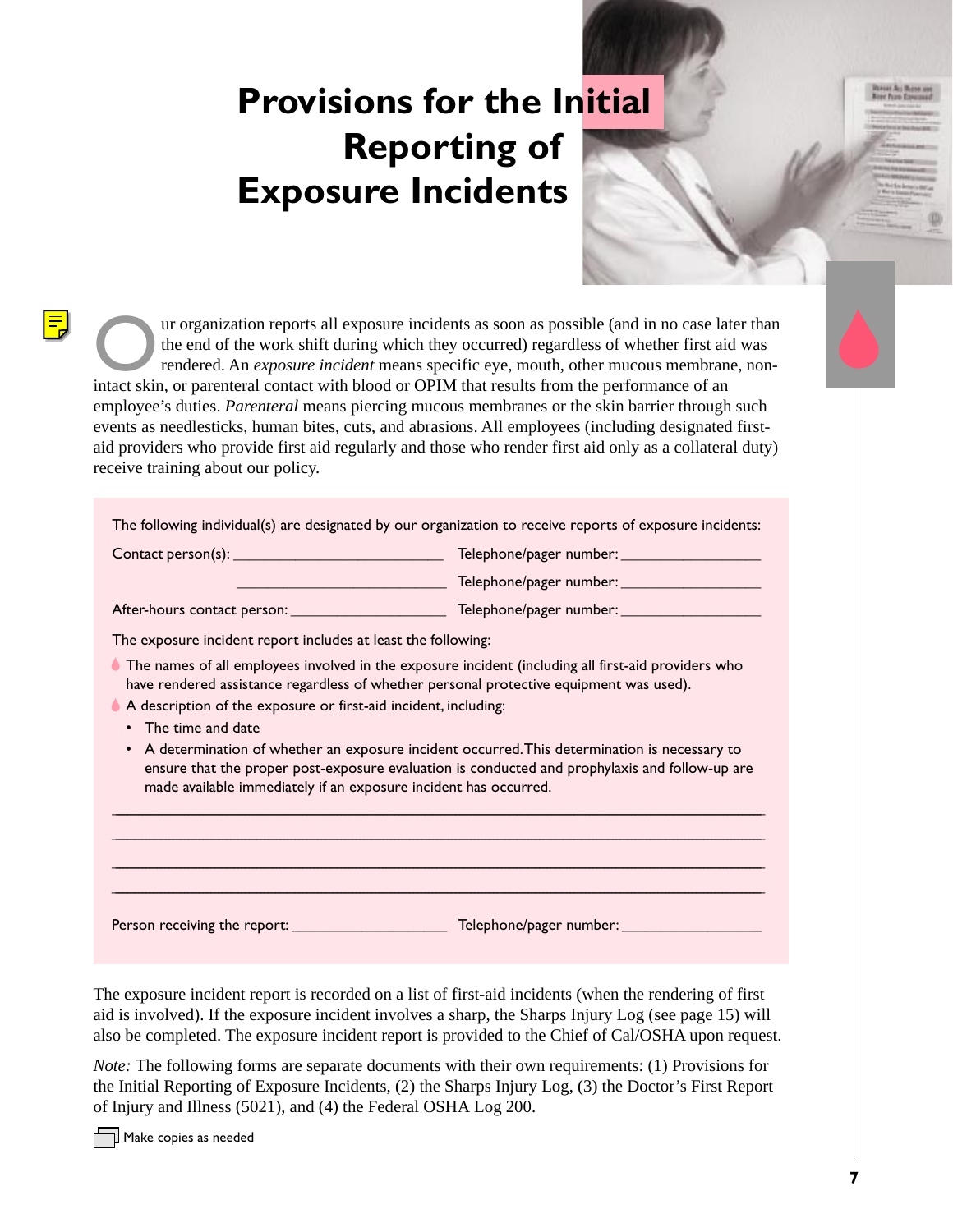### <span id="page-13-0"></span>**Hepatitis B Vaccination Series for Unvaccinated Employees**

\_\_\_\_\_\_\_\_\_\_\_\_\_\_\_\_\_\_\_\_\_\_\_\_\_\_\_\_\_\_\_\_\_\_\_\_\_\_\_\_\_\_\_\_\_\_\_\_\_\_\_\_\_\_\_\_\_\_\_\_\_\_\_\_\_\_\_\_\_\_\_\_\_\_\_\_\_\_\_\_\_\_\_\_\_

\_\_\_\_\_\_\_\_\_\_\_\_\_\_\_\_\_\_\_\_\_\_\_\_\_\_\_\_\_\_\_\_\_\_\_\_\_\_\_\_\_\_\_\_\_\_\_\_\_\_\_\_\_\_\_\_\_\_\_\_\_\_\_\_\_\_\_\_\_\_\_\_\_\_\_\_\_\_\_\_\_\_\_\_\_

\_\_\_\_\_\_\_\_\_\_\_\_\_\_\_\_\_\_\_\_\_\_\_\_\_\_\_\_\_\_\_\_\_\_\_\_\_\_\_\_\_\_\_\_\_\_\_\_\_\_\_\_\_\_\_\_\_\_\_\_\_\_\_\_\_\_\_\_\_\_\_\_\_\_\_\_\_\_\_\_\_\_\_\_\_ \_\_\_\_\_\_\_\_\_\_\_\_\_\_\_\_\_\_\_\_\_\_\_\_\_\_\_\_\_\_\_\_\_\_\_\_\_\_\_\_\_\_\_\_\_\_\_\_\_\_\_\_\_\_\_\_\_\_\_\_\_\_\_\_\_\_\_\_\_\_\_\_\_\_\_\_\_\_\_\_\_\_\_\_\_

\_\_\_\_\_\_\_\_\_\_\_\_\_\_\_\_\_\_\_\_\_\_\_\_\_\_\_\_\_\_\_\_\_\_\_\_\_\_\_\_\_\_\_\_\_\_\_\_\_\_\_\_\_\_\_\_\_\_\_\_\_\_\_\_\_\_\_\_\_\_\_\_\_\_\_\_\_\_\_\_\_\_\_\_\_

\_\_\_\_\_\_\_\_\_\_\_\_\_\_\_\_\_\_\_\_\_\_\_\_\_\_\_\_\_\_\_\_\_\_\_\_\_\_\_\_\_\_\_\_\_\_\_\_\_\_\_\_\_\_\_\_\_\_\_\_\_\_\_\_\_\_\_\_\_\_\_\_\_\_\_\_\_\_\_\_\_\_\_\_\_ \_\_\_\_\_\_\_\_\_\_\_\_\_\_\_\_\_\_\_\_\_\_\_\_\_\_\_\_\_\_\_\_\_\_\_\_\_\_\_\_\_\_\_\_\_\_\_\_\_\_\_\_\_\_\_\_\_\_\_\_\_\_\_\_\_\_\_\_\_\_\_\_\_\_\_\_\_\_\_\_\_\_\_\_\_

\_\_\_\_\_\_\_\_\_\_\_\_\_\_\_\_\_\_\_\_\_\_\_\_\_\_\_\_\_\_\_\_\_\_\_\_\_\_\_\_\_\_\_\_\_\_\_\_\_\_\_\_\_\_\_\_\_\_\_\_\_\_\_\_\_\_\_\_\_\_\_\_\_\_\_\_\_\_\_\_\_\_\_\_\_

\_\_\_\_\_\_\_\_\_\_\_\_\_\_\_\_\_\_\_\_\_\_\_\_\_\_\_\_\_\_\_\_\_\_\_\_\_\_\_\_\_\_\_\_\_\_\_\_\_\_\_\_\_\_\_\_\_\_\_\_\_\_\_\_\_\_\_\_\_\_\_\_\_\_\_\_\_\_\_\_\_\_\_\_\_ \_\_\_\_\_\_\_\_\_\_\_\_\_\_\_\_\_\_\_\_\_\_\_\_\_\_\_\_\_\_\_\_\_\_\_\_\_\_\_\_\_\_\_\_\_\_\_\_\_\_\_\_\_\_\_\_\_\_\_\_\_\_\_\_\_\_\_\_\_\_\_\_\_\_\_\_\_\_\_\_\_\_\_\_\_

\_\_\_\_\_\_\_\_\_\_\_\_\_\_\_\_\_\_\_\_\_\_\_\_\_\_\_\_\_\_\_\_\_\_\_\_\_\_\_\_\_\_\_\_\_\_\_\_\_\_\_\_\_\_\_\_\_\_\_\_\_\_\_\_\_\_\_\_\_\_\_\_\_\_\_\_\_\_\_\_\_\_\_\_\_

\_\_\_\_\_\_\_\_\_\_\_\_\_\_\_\_\_\_\_\_\_\_\_\_\_\_\_\_\_\_\_\_\_\_\_\_\_\_\_\_\_\_\_\_\_\_\_\_\_\_\_\_\_\_\_\_\_\_\_\_\_\_\_\_\_\_\_\_\_\_\_\_\_\_\_\_\_\_\_\_\_\_\_\_\_

Our organization strongly encourages<br>
hepatitis B vaccination and makes the<br>
vaccination series available to all<br>
employees who have occupational exposure to hepatitis B vaccination and makes the vaccination series available to all blood or OPIM. Included are collateral first-aid providers who have rendered assistance in *any* situation involving the presence of blood or OPIM regardless of whether an actual exposure

incident has occurred. The vaccination series is provided to collateral first-aid providers as soon as possible but no later than 24 hours after the employee has rendered assistance. Our procedure to ensure that the hepatitis B vaccination series is made available to *all* unvaccinated employees is described below.

Description of procedure:

 $\overline{\phantom{a}}$  Make copies as needed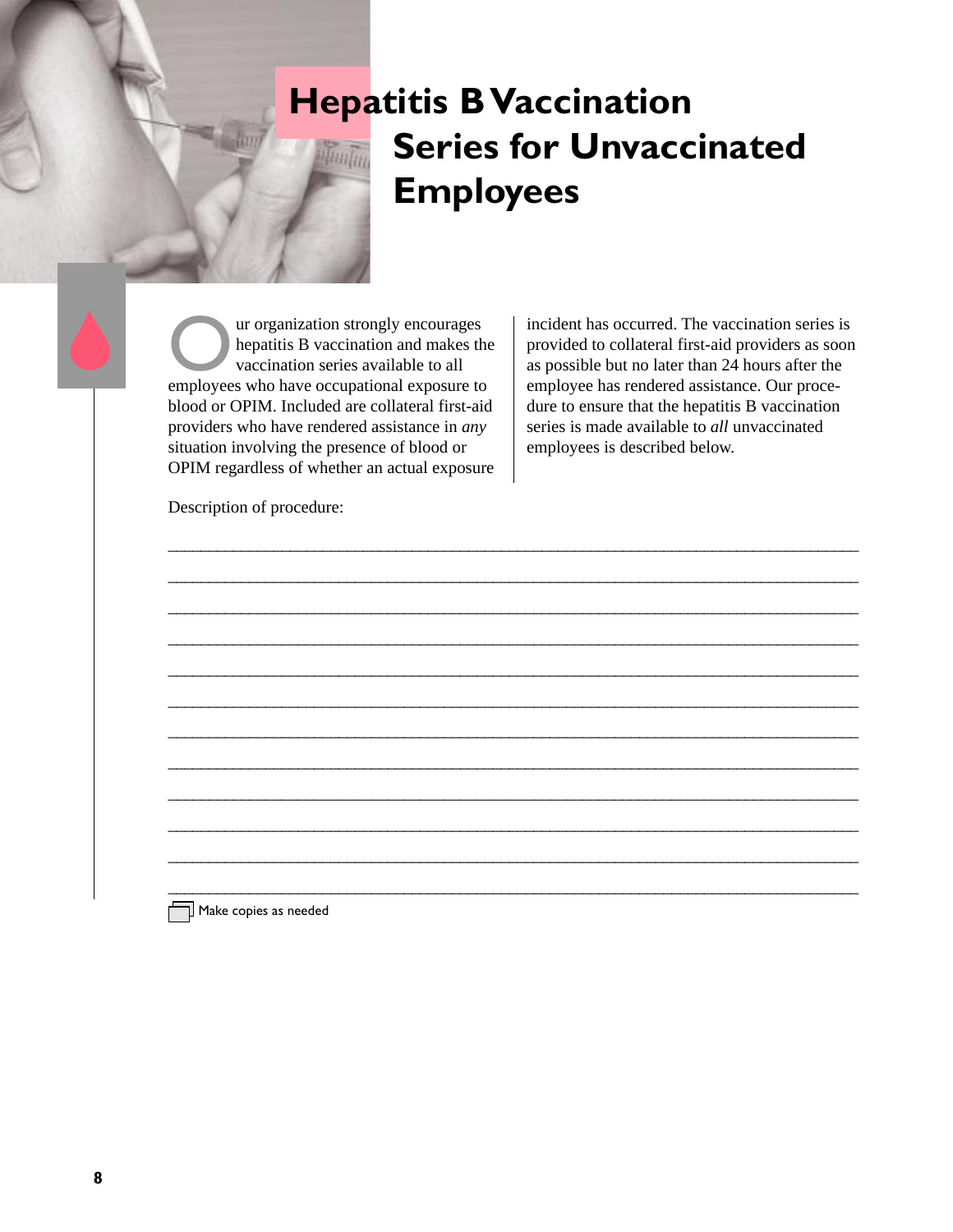### <span id="page-14-0"></span>**Post-Exposure Evaluation and Follow-up**



or additional assistance with postexposure evaluation and follow-up, obtain a copy of the booklet *A Best Practices Approach for Reducing Bloodborne Pathogens Exposure.*

Our organization has made prearrangements for appropriate post-exposure evaluation and followup for all employees involved in an exposure incident. An *exposure incident* means specific eye, mouth, other mucous membrane, non-intact skin, or parenteral contact with blood or OPIM

that results from the performance of an employee's duties. After an exposure incident is reported, we make *immediately* available to the exposed employee a confidential medical evaluation and follow-up. Follow-up may include post-exposure prophylaxis (when medically indicated), counseling, and evaluation of a reported illness, if appropriate. For each exposure incident, we document the route(s) of exposure and the circumstances under which the exposure incident occurred.

| Personnel Designated to Provide Post-Exposure Evaluation and Follow-up<br>Name of In-house Health Care Professional(s): | Telephone/Pager Number: |
|-------------------------------------------------------------------------------------------------------------------------|-------------------------|
|                                                                                                                         |                         |
| Name of Alternate Health Care Provider(s):                                                                              | Telephone/Pager Number: |
|                                                                                                                         |                         |
| <b>Description of Procedures</b>                                                                                        |                         |
|                                                                                                                         |                         |
|                                                                                                                         |                         |
|                                                                                                                         |                         |
|                                                                                                                         |                         |
| 4. Additional Services <b>Andrea</b> Services <b>Andrea Service Service Contract of Additional Services</b>             |                         |
|                                                                                                                         |                         |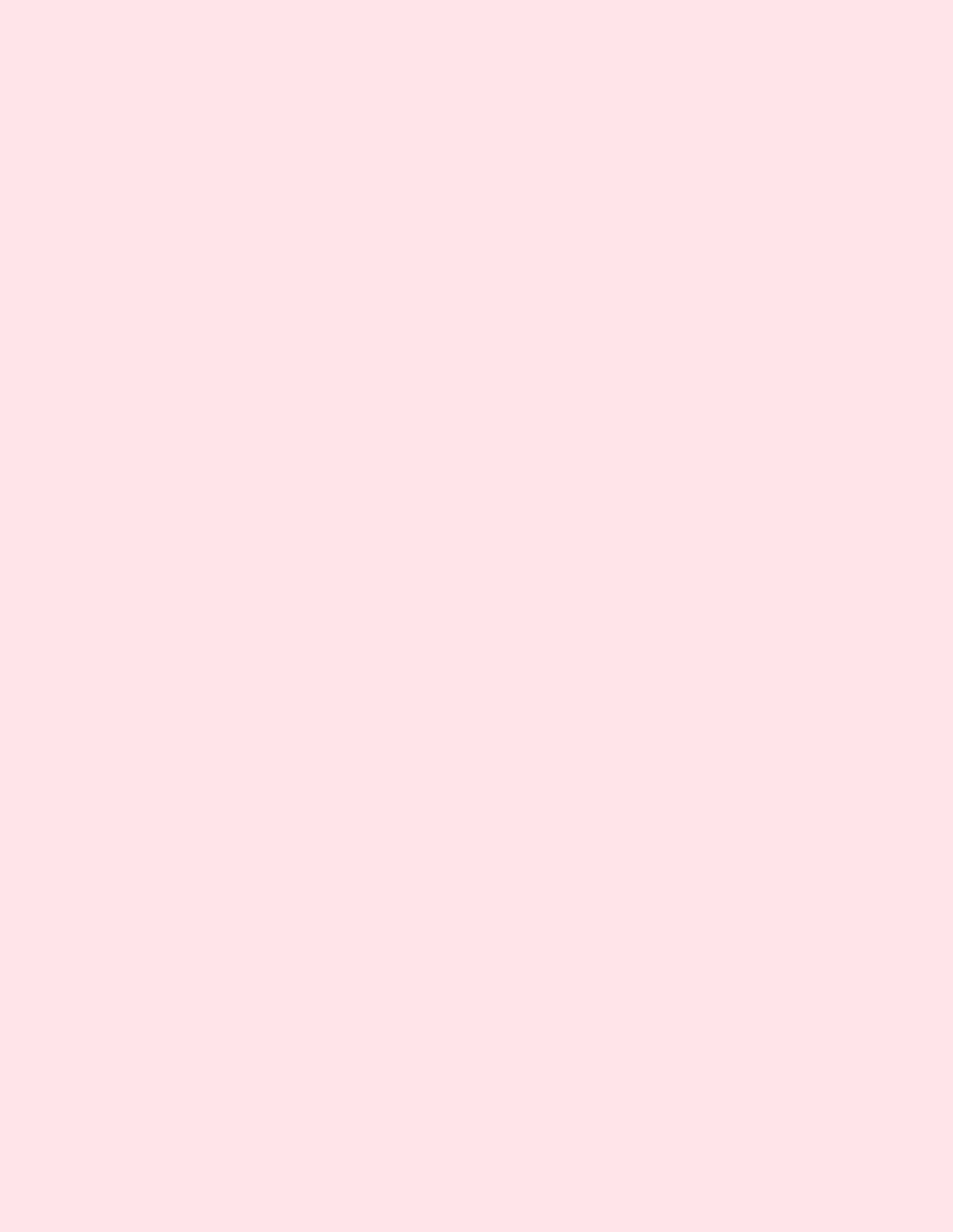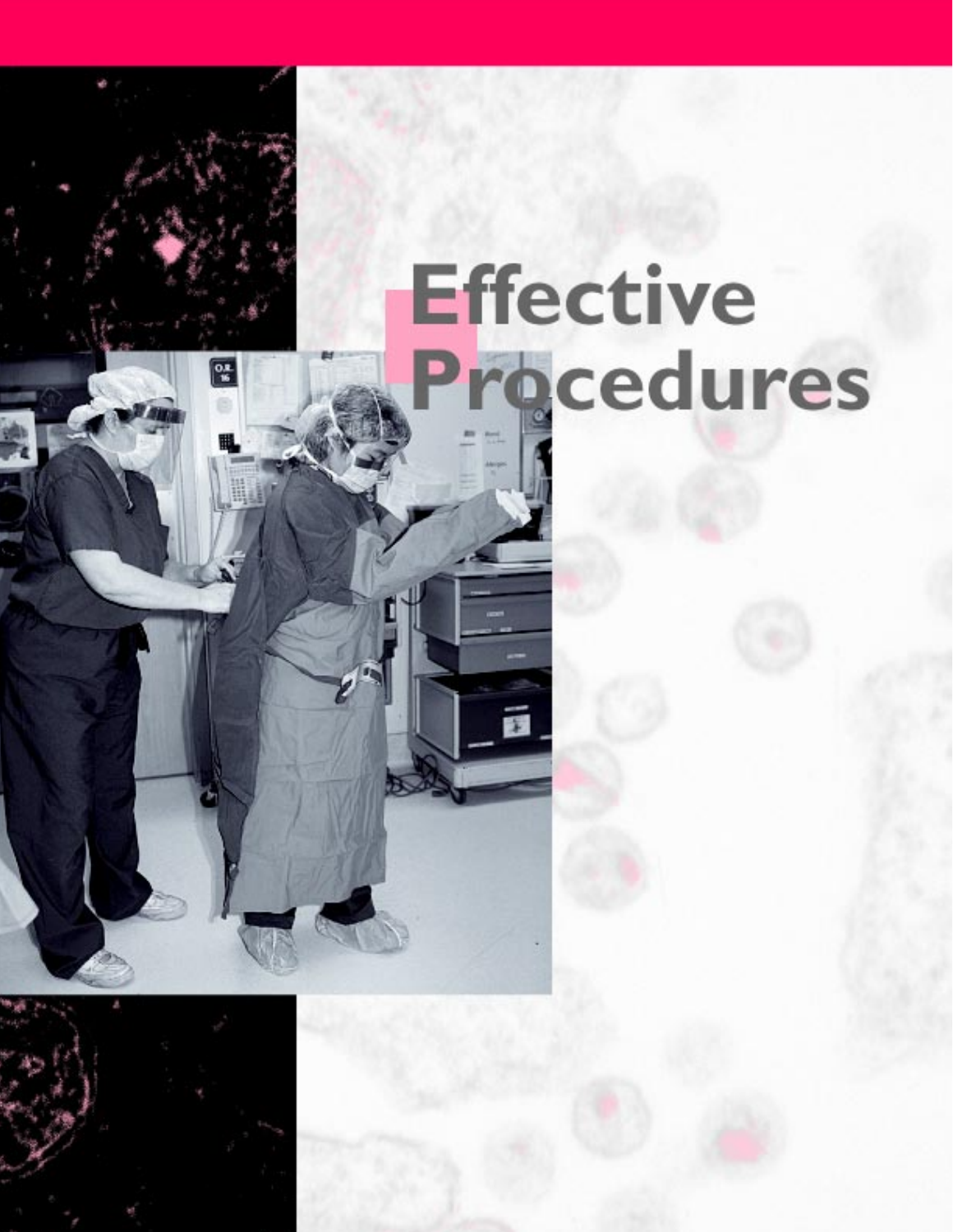<span id="page-17-0"></span>

### **Evaluation of Circumstances Surrounding Exposure Incidents**

or additional assistance, obtain a copy of A Best Practices Approach for Reducing Bloodborne Pathogens Exposure.

Our policy is to evaluate the circumstances (including the route(s) of exposure) under which all occupational exposure incidents occur. This evaluation is conducted as soon as possible after a report of an exposure incident is submitted. For each reported exposure incident, we gather and evaluate, if possible, the following information:

Date and location (department, unit, floor, dental operatory, etc.) of exposure incident:

Employee(s) job classifications:

Tasks and procedure(s) performed:

Routes of exposure (e.g., eye, intact skin, non-intact skin, mouth, other mucous membranes, parenteral contact, etc.):

Description of sharp(s) or other device(s) involved (including type and brand):

Personal protective equipment worn:

Other pertinent information:

Evaluator(s)  $name(s)$ :

 $\overline{\Box}$  Make copies as needed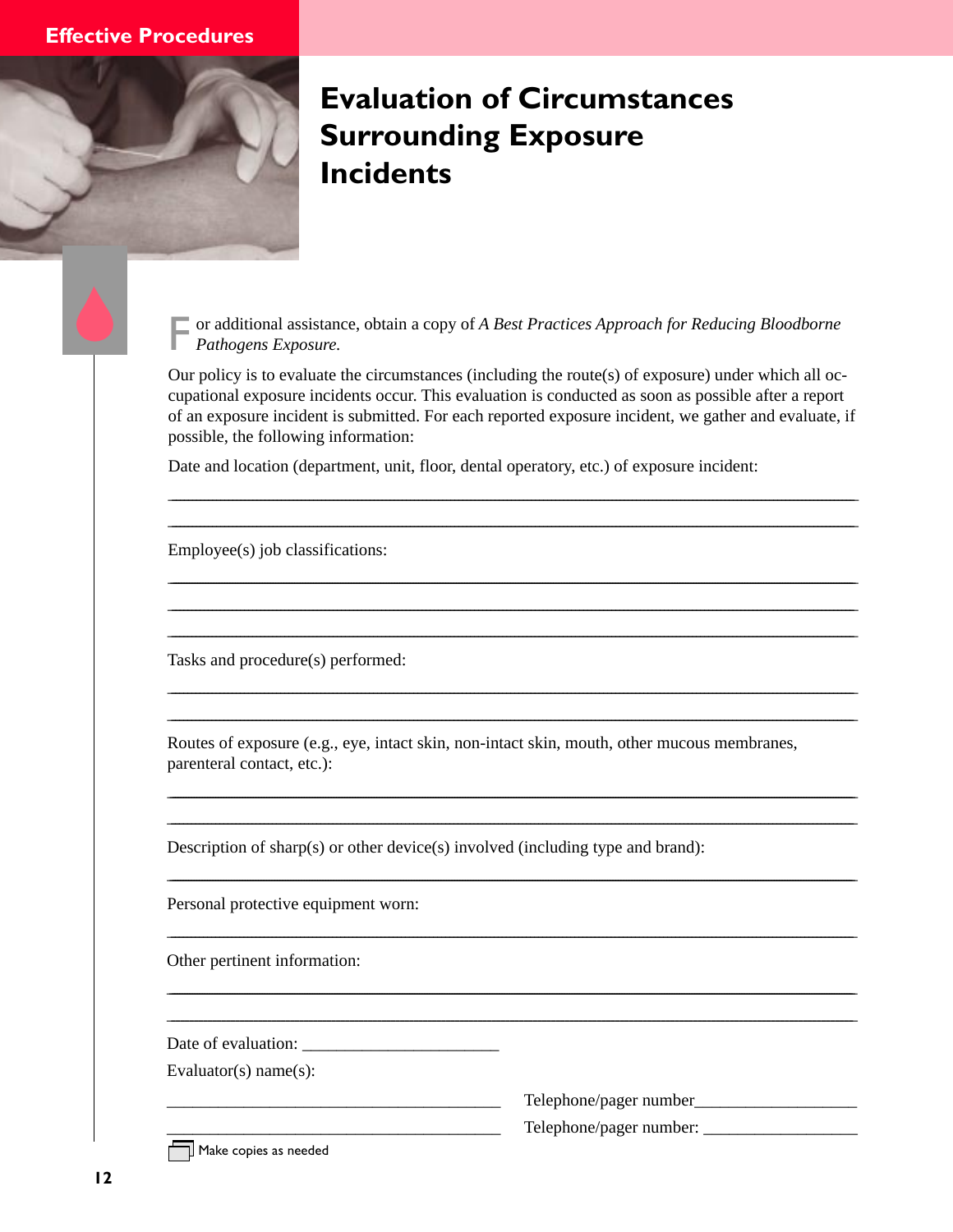### <span id="page-18-0"></span>**Work Practice Controls Exception to Prohibited Practices**

ur organization prohibits the bending, recapping, or removal of contaminated sharps from devices *except when:*

• It can be demonstrated that there is no feasible alternative to this action or that a specific medical or dental procedure requires such action, and

<u> 2008 - Andrea Britain, amerikan basar dan berasal di sebagai personal di sebagai personal di sebagai personal</u> <u> 2008 - Andrea Britain, amerikan basar dan berasal di sebagai personal di sebagai personal di sebagai personal</u> <u> 2008 - Andrea Britain, amerikan basar dan berasal di sebagai personal di sebagai personal di sebagai personal</u> <u> 2008 - Andrea Britain, amerikan basar dan berasal di sebagai personal di sebagai personal di sebagai personal</u> <u> 2008 - Andrea Britain, amerikan basar dan berasal di sebagai personal di sebagai personal di sebagai personal</u> \_\_\_\_\_\_\_\_\_\_\_\_\_\_\_\_\_\_\_\_\_\_\_\_\_\_\_\_\_\_\_\_\_\_\_\_\_\_\_\_\_\_\_\_\_\_\_\_\_\_\_\_\_\_\_\_\_\_\_\_\_\_\_\_\_\_\_\_\_\_\_\_\_\_\_\_\_\_\_\_\_\_\_\_\_\_\_\_\_\_\_\_\_\_\_\_\_\_\_\_\_\_\_\_\_\_\_\_\_\_\_\_\_\_\_\_\_\_\_\_\_\_\_\_\_\_\_\_\_\_\_\_\_\_\_\_\_\_\_\_\_\_\_\_\_\_\_\_\_\_\_\_\_\_\_\_\_\_\_\_\_\_\_\_\_\_\_\_\_\_\_\_\_\_\_\_\_\_\_\_\_\_\_\_\_\_\_\_\_\_\_\_\_\_\_\_\_\_\_\_\_\_\_\_\_\_\_\_\_\_\_\_\_\_\_\_\_\_\_\_\_\_\_\_\_\_\_\_\_\_\_\_\_\_

• That action is performed by using a mechanical device or a one-handed technique.\*

For each device and the associated task and procedure, describe the reason(s) for the bending, recapping, or removal of contaminated sharps*:*

The name of the supervisor making the decision to bend, recap, or remove contaminated sharps:

\_\_\_\_\_\_\_\_\_\_\_\_\_\_\_\_\_\_\_\_\_\_\_\_\_\_\_\_\_\_\_\_\_\_\_\_\_\_\_\_\_\_\_\_\_\_\_\_\_\_\_\_\_\_\_\_\_\_\_\_\_\_\_\_\_\_\_\_\_\_\_\_\_\_\_\_\_\_\_\_\_\_\_\_\_

Date: \_\_\_\_\_\_\_\_\_\_\_\_\_\_\_\_\_\_\_

\**One-handed technique* refers to a procedure in which the needle of a reusable syringe is capped in a sterile manner during use. The technique employed requires the use of only the hand holding the syringe so that the free hand is not exposed to the uncapped needle.

 $\overline{\mathbb{L}}$  Make copies as needed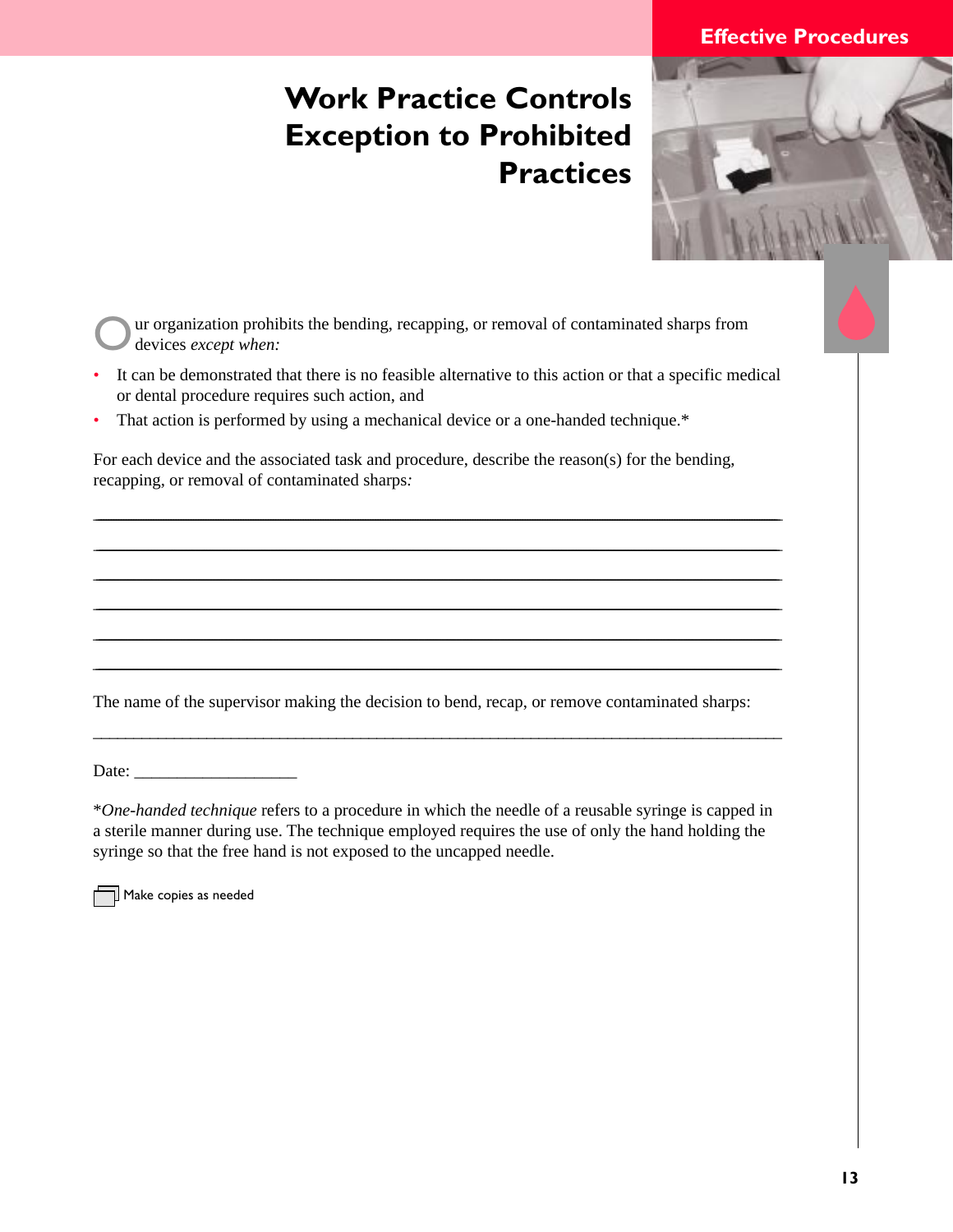<span id="page-19-0"></span>

### **Gathering Sharps Injury Log Information**

sharp is any object used or encountered that can be reasonably anticipated to penetrate the skin or any other part of the body, resulting in an exposure incident. Sharps include, but are not limited to, needle devices, scalpels, lancets, broken glass and capillary tubes, exposed ends of dental wires and knives, drills, and burs. An *exposure incident* means a specific eye, mouth, other mucous membrane, non-intact skin, or parenteral contact with blood or other potentially infectious material that results from the performance of an employee's duties.

A *sharps injury* means any injury caused by a sharp, including but not limited to cuts, abrasions, or needlesticks. A Sharps Injury Log has been established and maintained as a record (in either written or electronic form) of *each* exposure incident involving a sharp. Our policy is to maximize the utility of the Sharps Injury Log by filling out the information as completely as possible in easy-to-understand language. The log documents our organization's sharps injury history in sufficient detail to support the development of effective exposure-control strategies.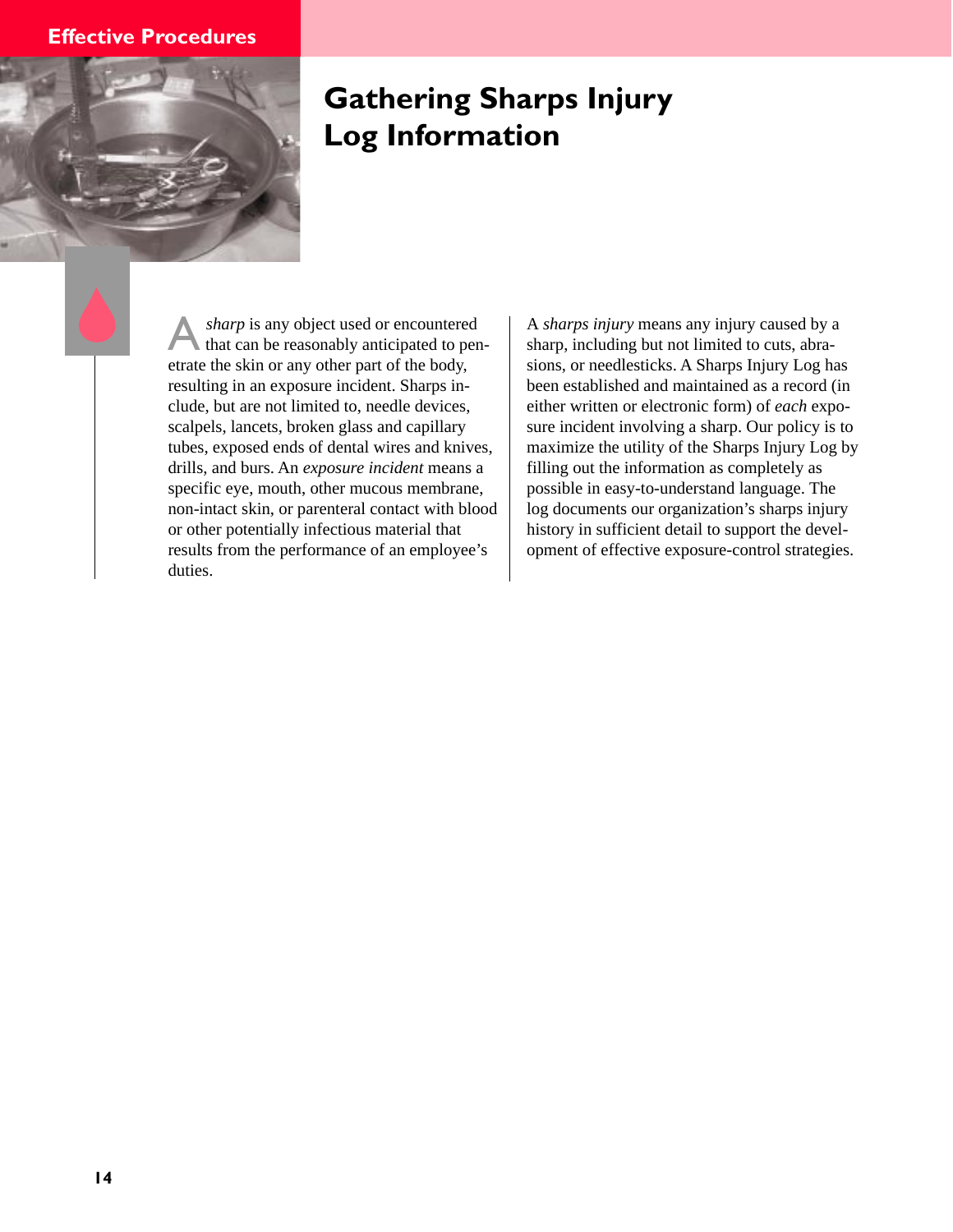

<span id="page-20-0"></span>

| The following information, if known or reasonably available, is documented within 14 working days of the |
|----------------------------------------------------------------------------------------------------------|
| date on which each exposure incident was reported.                                                       |

1. Date and time of the exposure incident: \_\_\_\_\_\_\_\_\_\_\_\_\_\_\_\_\_\_\_\_\_\_\_\_\_\_\_\_\_\_\_\_\_\_\_\_\_\_\_\_\_\_\_\_\_\_\_\_\_\_\_\_\_\_\_

- 2. Date of exposure incident report: \_\_\_\_\_\_\_\_\_\_\_\_\_\_\_ Report written by: \_\_\_\_\_\_\_\_\_\_\_\_\_\_\_\_\_\_\_\_\_\_\_\_\_\_\_\_\_
- 3. Type and brand of sharp involved: \_\_\_\_\_\_\_\_\_\_\_\_\_\_\_\_\_\_\_\_\_\_\_\_\_\_\_\_\_\_\_\_\_\_\_\_\_\_\_\_\_\_\_\_\_\_\_\_\_\_\_\_\_\_\_\_\_\_\_\_
- 4. Description of exposure incident:
	- Job classification of exposed employee: \_\_\_\_\_\_\_\_\_\_\_\_\_\_\_\_\_\_\_\_\_\_\_\_\_\_\_\_\_\_\_\_\_\_\_\_\_\_\_\_\_\_\_\_\_\_\_\_\_\_\_\_\_\_
	- Department or work area where the incident occurred: \_\_\_\_\_\_\_\_\_\_\_\_\_\_\_\_\_\_\_\_\_\_\_\_\_\_
	- Procedure being performed by the exposed employee at the time of the incident: \_\_\_\_\_\_\_\_\_\_\_\_\_\_\_\_\_\_\_\_\_\_\_\_\_\_\_\_\_
	- How the incident occurred:  $\blacksquare$
	- Body part(s) involved: \_\_\_\_\_\_\_\_\_\_\_\_\_\_\_\_\_\_\_\_\_\_\_\_\_\_\_\_\_\_\_\_\_\_\_\_\_\_\_\_\_\_\_\_\_\_\_\_\_\_\_\_\_\_\_\_\_\_\_\_\_\_\_\_\_\_\_\_
	- Did the device involved have engineered sharps injury protection? Yes  $(\checkmark)$  \_\_\_\_\_ No  $(\checkmark)$  \_\_\_\_\_

\_\_\_\_\_\_\_\_\_\_\_\_\_\_\_\_\_\_\_\_\_\_\_\_\_\_\_\_\_\_\_\_\_\_\_\_\_\_\_\_\_\_\_\_\_\_\_\_\_\_\_\_\_\_\_\_\_\_\_\_\_\_\_\_\_\_\_\_\_\_\_\_\_\_\_\_\_\_\_\_\_\_\_\_\_\_

• Was engineered sharps injury protection on the sharp involved? Yes  $(\checkmark)$  \_\_\_\_\_ No  $(\checkmark)$  \_\_\_\_\_

| <b>If Yes</b>                                                                                                                                                                                 | If No                                                                                                                   |
|-----------------------------------------------------------------------------------------------------------------------------------------------------------------------------------------------|-------------------------------------------------------------------------------------------------------------------------|
| A. Was the protective mechanism<br>activated at the time of the exposure<br>incident? Yes No<br>B. Did the injury occur before, during,<br>or after the mechanism was activated?<br>Comments: | A. Does the injured employee believe that<br>a protective mechanism could have<br>prevented the injury? Yes ____No ____ |
|                                                                                                                                                                                               | • Does the exposed employee believe that any controls (e.g., engineering, administrative, or work practice)             |

could have prevented the injury? Yes  $(\checkmark)$  \_\_\_\_\_\_ No  $(\checkmark)$  \_\_\_\_\_ Employee's opinion:

 $\mathcal{L}_\mathcal{L} = \{ \mathcal{L}_\mathcal{L} = \{ \mathcal{L}_\mathcal{L} = \{ \mathcal{L}_\mathcal{L} = \{ \mathcal{L}_\mathcal{L} = \{ \mathcal{L}_\mathcal{L} = \{ \mathcal{L}_\mathcal{L} = \{ \mathcal{L}_\mathcal{L} = \{ \mathcal{L}_\mathcal{L} = \{ \mathcal{L}_\mathcal{L} = \{ \mathcal{L}_\mathcal{L} = \{ \mathcal{L}_\mathcal{L} = \{ \mathcal{L}_\mathcal{L} = \{ \mathcal{L}_\mathcal{L} = \{ \mathcal{L}_\mathcal{$  $\mathcal{L}_\mathcal{L} = \{ \mathcal{L}_\mathcal{L} = \{ \mathcal{L}_\mathcal{L} = \{ \mathcal{L}_\mathcal{L} = \{ \mathcal{L}_\mathcal{L} = \{ \mathcal{L}_\mathcal{L} = \{ \mathcal{L}_\mathcal{L} = \{ \mathcal{L}_\mathcal{L} = \{ \mathcal{L}_\mathcal{L} = \{ \mathcal{L}_\mathcal{L} = \{ \mathcal{L}_\mathcal{L} = \{ \mathcal{L}_\mathcal{L} = \{ \mathcal{L}_\mathcal{L} = \{ \mathcal{L}_\mathcal{L} = \{ \mathcal{L}_\mathcal{$ 

\_\_\_\_\_\_\_\_\_\_\_\_\_\_\_\_\_\_\_\_\_\_\_\_\_\_\_\_\_\_\_\_\_\_\_\_\_\_\_\_\_\_\_\_\_\_\_\_\_\_\_\_\_\_\_\_\_\_\_\_\_\_\_\_\_\_\_\_\_\_\_\_\_\_\_\_\_\_\_\_\_\_\_\_\_\_\_\_ \_\_\_\_\_\_\_\_\_\_\_\_\_\_\_\_\_\_\_\_\_\_\_\_\_\_\_\_\_\_\_\_\_\_\_\_\_\_\_\_\_\_\_\_\_\_\_\_\_\_\_\_\_\_\_\_\_\_\_\_\_\_\_\_\_\_\_\_\_\_\_\_\_\_\_\_\_\_\_\_\_\_\_\_\_\_\_\_  $\mathcal{L}_\mathcal{L} = \{ \mathcal{L}_\mathcal{L} = \{ \mathcal{L}_\mathcal{L} = \{ \mathcal{L}_\mathcal{L} = \{ \mathcal{L}_\mathcal{L} = \{ \mathcal{L}_\mathcal{L} = \{ \mathcal{L}_\mathcal{L} = \{ \mathcal{L}_\mathcal{L} = \{ \mathcal{L}_\mathcal{L} = \{ \mathcal{L}_\mathcal{L} = \{ \mathcal{L}_\mathcal{L} = \{ \mathcal{L}_\mathcal{L} = \{ \mathcal{L}_\mathcal{L} = \{ \mathcal{L}_\mathcal{L} = \{ \mathcal{L}_\mathcal{$ 

 $\mathcal{L}_\mathcal{L} = \{ \mathcal{L}_\mathcal{L} = \{ \mathcal{L}_\mathcal{L} = \{ \mathcal{L}_\mathcal{L} = \{ \mathcal{L}_\mathcal{L} = \{ \mathcal{L}_\mathcal{L} = \{ \mathcal{L}_\mathcal{L} = \{ \mathcal{L}_\mathcal{L} = \{ \mathcal{L}_\mathcal{L} = \{ \mathcal{L}_\mathcal{L} = \{ \mathcal{L}_\mathcal{L} = \{ \mathcal{L}_\mathcal{L} = \{ \mathcal{L}_\mathcal{L} = \{ \mathcal{L}_\mathcal{L} = \{ \mathcal{L}_\mathcal{$ \_\_\_\_\_\_\_\_\_\_\_\_\_\_\_\_\_\_\_\_\_\_\_\_\_\_\_\_\_\_\_\_\_\_\_\_\_\_\_\_\_\_\_\_\_\_\_\_\_\_\_\_\_\_\_\_\_\_\_\_\_\_\_\_\_\_\_\_\_\_\_\_\_\_\_\_\_\_\_\_\_\_\_\_\_\_\_\_ \_\_\_\_\_\_\_\_\_\_\_\_\_\_\_\_\_\_\_\_\_\_\_\_\_\_\_\_\_\_\_\_\_\_\_\_\_\_\_\_\_\_\_\_\_\_\_\_\_\_\_\_\_\_\_\_\_\_\_\_\_\_\_\_\_\_\_\_\_\_\_\_\_\_\_\_\_\_\_\_\_\_\_\_\_\_\_\_

- 5. Comments on the exposure incident (e.g., additional relevant factors involved):
- 6. Employee interview summary:
- 7. Picture(s) of the sharp(s) involved (please attach if available).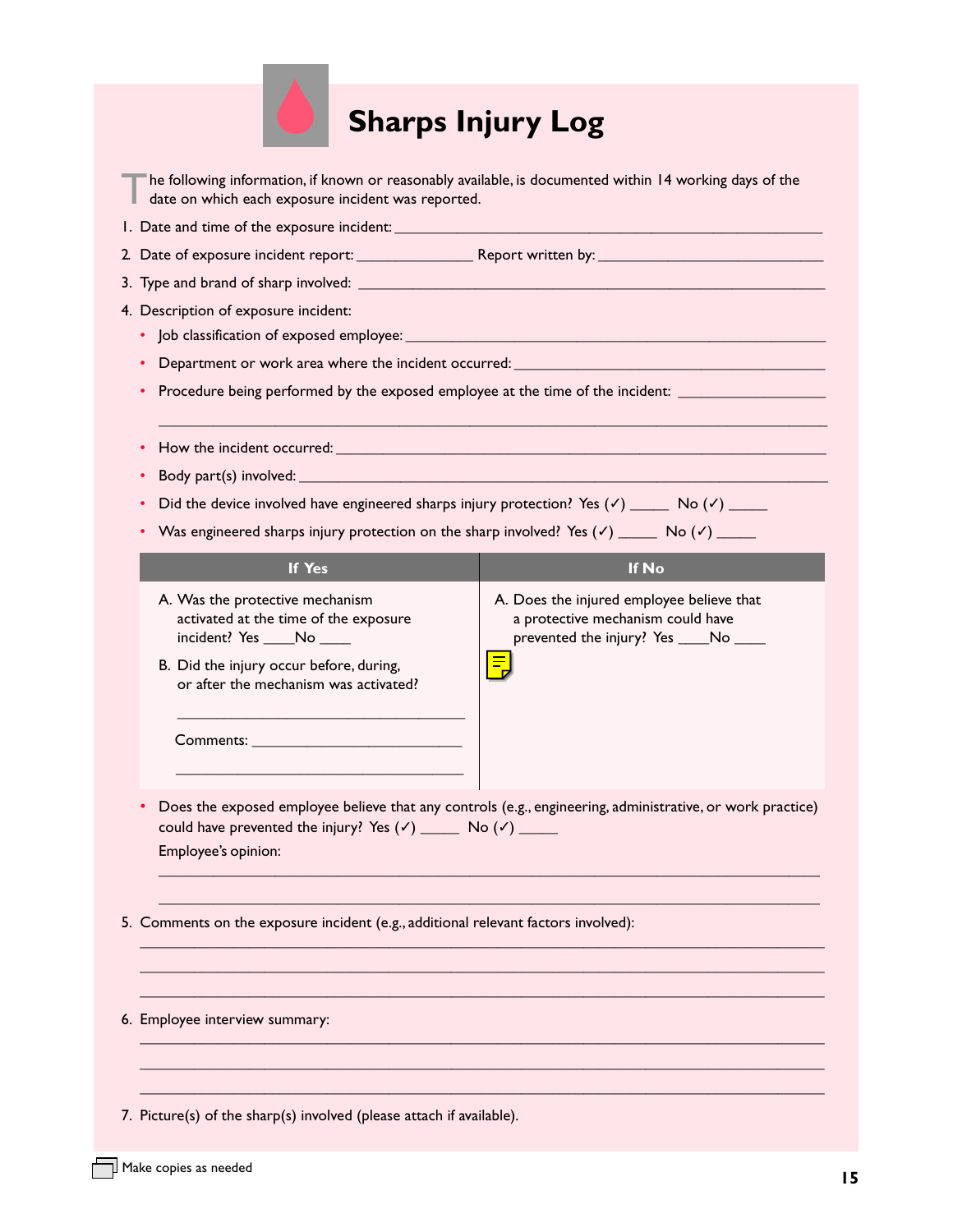<span id="page-21-0"></span>

### **Making Periodic Determinations of the Frequency of the Use of Sharps Involved in Exposure Incidents**

**Periodic determinations are made on the frequency of use and the types, models, or brands of** sharps involved in the exposure incidents documented on our Sharps Injury Log. We make these determinations (which include a review of our Sharps Injury Log) \_\_\_\_\_\_\_\_\_\_\_\_\_ (e.g., monthly, quarterly, semiannually, annually).

| Area/Location<br>or Unit | Type/Model/<br><b>Brand of Sharp</b> | <b>Task or Procedure</b><br>Performed | Date and Description<br>of Exposure Incident | Frequency of<br>Use of Sharps* | <b>Supervisor Making</b><br>the Determination |
|--------------------------|--------------------------------------|---------------------------------------|----------------------------------------------|--------------------------------|-----------------------------------------------|
|                          |                                      |                                       |                                              |                                |                                               |
|                          |                                      |                                       |                                              |                                |                                               |
|                          |                                      |                                       |                                              |                                |                                               |
|                          |                                      |                                       |                                              |                                |                                               |
|                          |                                      |                                       |                                              |                                |                                               |
|                          |                                      |                                       |                                              |                                |                                               |
|                          |                                      |                                       |                                              |                                |                                               |

### **The Use of Sharps Involved in Exposure Incidents**

\* Reasonable and effective methods are employed to approximate the frequency of use of sharps involved in exposure incidents (e.g., looking at purchase records or in-house tracking records, statistical sampling, combinations of these or other methods). The methods employed by our organization include the following:

\_\_\_\_\_\_\_\_\_\_\_\_\_\_\_\_\_\_\_\_\_\_\_\_\_\_\_\_\_\_\_\_\_\_\_\_\_\_\_\_\_\_\_\_\_\_\_\_\_\_\_\_\_\_\_\_\_\_\_\_\_\_\_\_\_\_\_\_\_\_\_\_\_\_\_\_\_\_\_\_\_\_\_\_\_\_\_\_\_\_\_\_\_\_\_\_\_ \_\_\_\_\_\_\_\_\_\_\_\_\_\_\_\_\_\_\_\_\_\_\_\_\_\_\_\_\_\_\_\_\_\_\_\_\_\_\_\_\_\_\_\_\_\_\_\_\_\_\_\_\_\_\_\_\_\_\_\_\_\_\_\_\_\_\_\_\_\_\_\_\_\_\_\_\_\_\_\_\_\_\_\_\_\_\_\_\_\_\_\_\_\_\_\_\_ <u> 2008 - Andrea Britain, amerikan basar dan berasal di sebagai personal di sebagai personal di sebagai personal</u> \_\_\_\_\_\_\_\_\_\_\_\_\_\_\_\_\_\_\_\_\_\_\_\_\_\_\_\_\_\_\_\_\_\_\_\_\_\_\_\_\_\_\_\_\_\_\_\_\_\_\_\_\_\_\_\_\_\_\_\_\_\_\_\_\_\_\_\_\_\_\_\_\_\_\_\_\_\_\_\_\_\_\_\_\_\_\_\_\_\_\_\_\_\_\_\_\_

\_\_\_\_\_\_\_\_\_\_\_\_\_\_\_\_\_\_\_\_\_\_\_\_\_\_\_\_\_\_\_\_\_\_\_\_\_\_\_\_\_\_\_\_\_\_\_\_\_\_\_\_\_\_\_\_\_\_\_\_\_\_\_\_\_\_\_\_\_\_\_\_\_\_\_\_\_\_\_\_\_\_\_\_\_\_\_\_\_\_\_\_\_\_\_\_\_ \_\_\_\_\_\_\_\_\_\_\_\_\_\_\_\_\_\_\_\_\_\_\_\_\_\_\_\_\_\_\_\_\_\_\_\_\_\_\_\_\_\_\_\_\_\_\_\_\_\_\_\_\_\_\_\_\_\_\_\_\_\_\_\_\_\_\_\_\_\_\_\_\_\_\_\_\_\_\_\_\_\_\_\_\_\_\_\_\_\_\_\_\_\_\_\_\_ \_\_\_\_\_\_\_\_\_\_\_\_\_\_\_\_\_\_\_\_\_\_\_\_\_\_\_\_\_\_\_\_\_\_\_\_\_\_\_\_\_\_\_\_\_\_\_\_\_\_\_\_\_\_\_\_\_\_\_\_\_\_\_\_\_\_\_\_\_\_\_\_\_\_\_\_\_\_\_\_\_\_\_\_\_\_\_\_\_\_\_\_\_\_\_\_\_\_\_\_\_\_\_\_\_\_\_\_\_\_\_\_\_\_\_\_\_\_\_\_\_\_\_\_\_\_\_\_\_\_\_\_\_\_\_\_\_\_\_\_\_\_\_\_\_\_\_\_\_\_\_\_\_\_\_\_\_\_\_\_\_\_\_\_\_\_\_\_\_\_\_\_\_\_\_\_\_\_\_\_\_\_\_\_\_\_\_

Comments: \_\_\_\_\_\_\_\_\_\_\_\_\_\_\_\_\_\_\_\_\_\_\_\_\_\_\_\_\_\_\_\_\_\_\_\_\_\_\_\_\_\_\_\_\_\_\_\_\_\_\_\_\_\_\_\_\_\_\_\_\_\_\_\_\_\_\_\_\_

Make copies as needed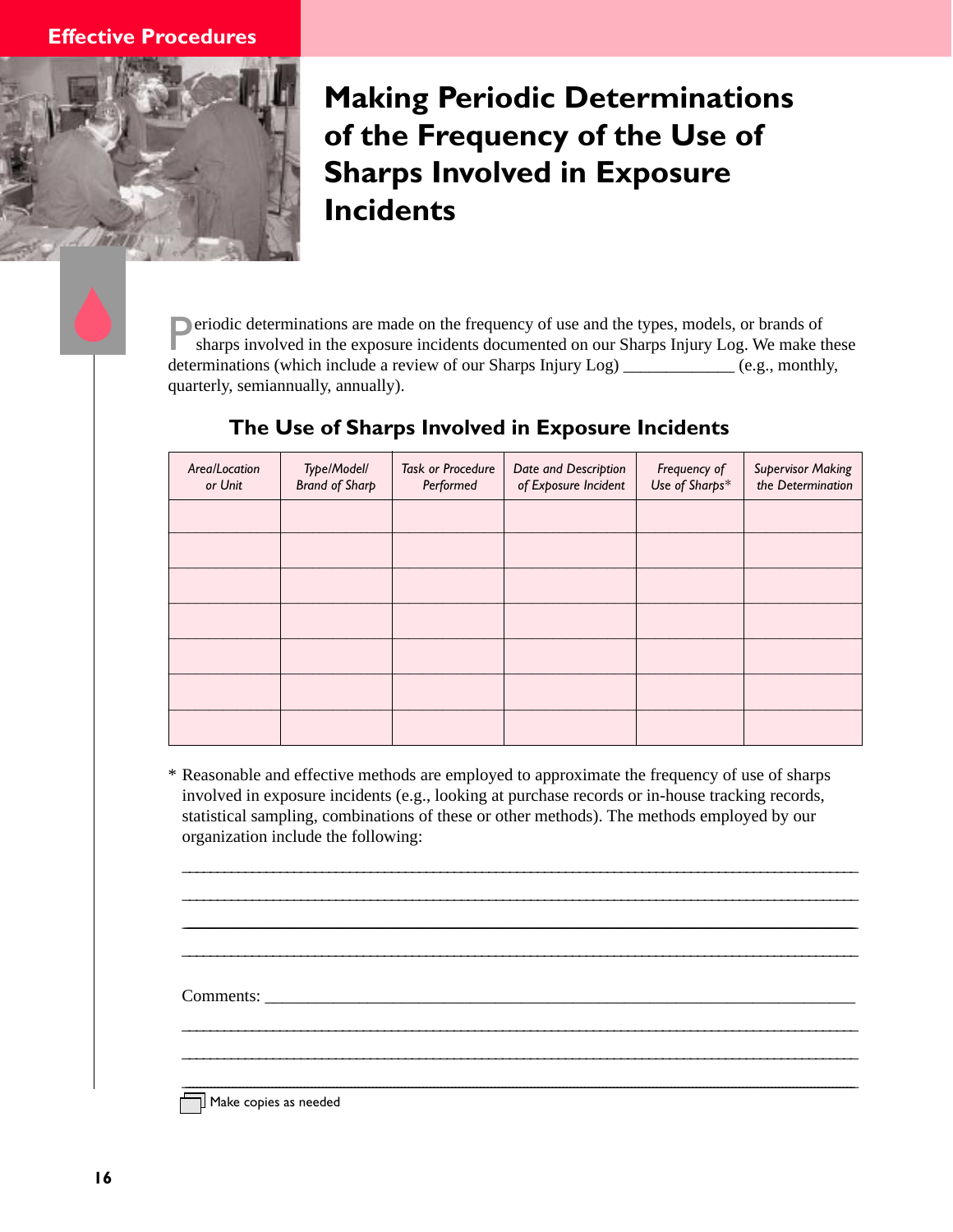### <span id="page-22-0"></span>**Identifying and Selecting Appropriate and Currently Available Engineering Control Devices**



 $\Box$  or additional assistance with identifying and selecting engineering controls, obtain a copy of  *A Best Practices Approach for Reducing Bloodborne Pathogens Exposure.*

Our policy is to select appropriate and effective engineering controls to prevent or minimize exposure incidents. Engineering controls means controls (e.g., sharps disposal containers, needleless systems and sharps with engineered sharps injury protection) that isolate or remove the bloodborne pathogens hazard from the workplace.

We first evaluate products that eliminate the use of sharps (e.g., needleless systems), if available. If these devices are not selected, we then evaluate devices equipped with engineered sharps injury protection (ESIP). ESIP means either (1) a physical attribute built into a needle device used for withdrawing body fluids, accessing a vein or artery, or administering medications or other fluids, which effectively reduces the risk of an exposure incident by a mechanism such as barrier creation, blunting, encapsulation, withdrawal, or other effective mechanisms; or (2) a physical attribute built into any other type of needle device or into a non-needle sharp, which effectively reduces the risk of an exposure incident.

We establish and maintain procedures for identifying and selecting appropriate and effective engineering controls, which may include the following steps:

- 
- 1. Set up a Process ( $\checkmark$ ) \_\_\_\_\_ 4. Test and Select Products ( $\checkmark$ ) \_\_\_\_\_ 2. Define Needs ( $\checkmark$ ) \_\_\_\_\_ 5. Use New Products ( $\checkmark$ ) \_\_\_\_\_ 2. Define Needs  $($  $)$  \_\_\_\_\_\_ 5. Use New Products
- 3. Gather Information  $(\checkmark)$  \_\_\_\_\_\_ 6. Conduct Follow-up  $(\checkmark)$  \_\_\_\_\_
- 
- 

We modify the steps outlined above to fit our requirements as follows:

### **I. Set up a Process**

We use a systematic process to identify and select appropriate and effective engineering controls. The process may include committees, subcommittees, working groups, a lead person, or other responsible employees. The same groups or individuals are responsible for all the steps in the process of identifying and selecting engineering controls. In our organization the setup is:

\_\_\_\_\_\_\_\_\_\_\_\_\_\_\_\_\_\_\_\_\_\_\_\_\_\_\_\_\_\_\_\_\_\_\_\_\_\_\_\_\_\_\_\_\_\_\_\_\_\_\_\_\_\_\_\_\_\_\_\_\_\_\_\_\_\_\_\_\_\_\_\_\_\_\_\_\_\_\_\_\_\_

\_\_\_\_\_\_\_\_\_\_\_\_\_\_\_\_\_\_\_\_\_\_\_\_\_\_\_\_\_\_\_\_\_\_\_\_\_\_\_\_\_\_\_\_\_\_\_\_\_\_\_\_\_\_\_\_\_\_\_\_\_\_\_\_\_\_\_\_\_\_\_\_\_\_\_\_\_\_\_\_\_\_

\_\_\_\_\_\_\_\_\_\_\_\_\_\_\_\_\_\_\_\_\_\_\_\_\_\_\_\_\_\_\_\_\_\_\_\_\_\_\_\_\_\_\_\_\_\_\_\_\_\_\_\_\_\_\_\_\_\_\_\_\_\_\_\_\_\_\_\_\_\_\_\_\_\_\_\_\_\_\_\_\_\_\_\_\_\_\_\_\_\_\_\_\_\_\_\_\_\_\_\_\_\_\_\_\_\_\_\_\_\_\_\_\_\_\_\_\_\_\_\_\_\_\_\_\_\_\_\_\_\_\_\_\_\_\_\_\_\_\_\_\_\_\_\_\_\_\_\_\_\_\_\_\_\_\_\_\_\_\_\_\_\_\_\_\_\_\_\_\_\_ \_\_\_\_\_\_\_\_\_\_\_\_\_\_\_\_\_\_\_\_\_\_\_\_\_\_\_\_\_\_\_\_\_\_\_\_\_\_\_\_\_\_\_\_\_\_\_\_\_\_\_\_\_\_\_\_\_\_\_\_\_\_\_\_\_\_\_\_\_\_\_\_\_\_\_\_\_\_\_\_\_\_\_\_\_\_\_\_\_\_\_\_\_\_\_\_\_\_\_\_\_\_\_\_\_\_\_\_\_\_\_\_\_\_\_\_\_\_\_\_\_\_\_\_\_\_\_\_\_\_\_\_\_\_\_\_\_\_\_\_\_\_\_\_\_\_\_\_\_\_\_\_\_\_\_\_\_\_\_\_\_\_\_\_\_\_\_\_\_\_

 $\Box$  Make copies as needed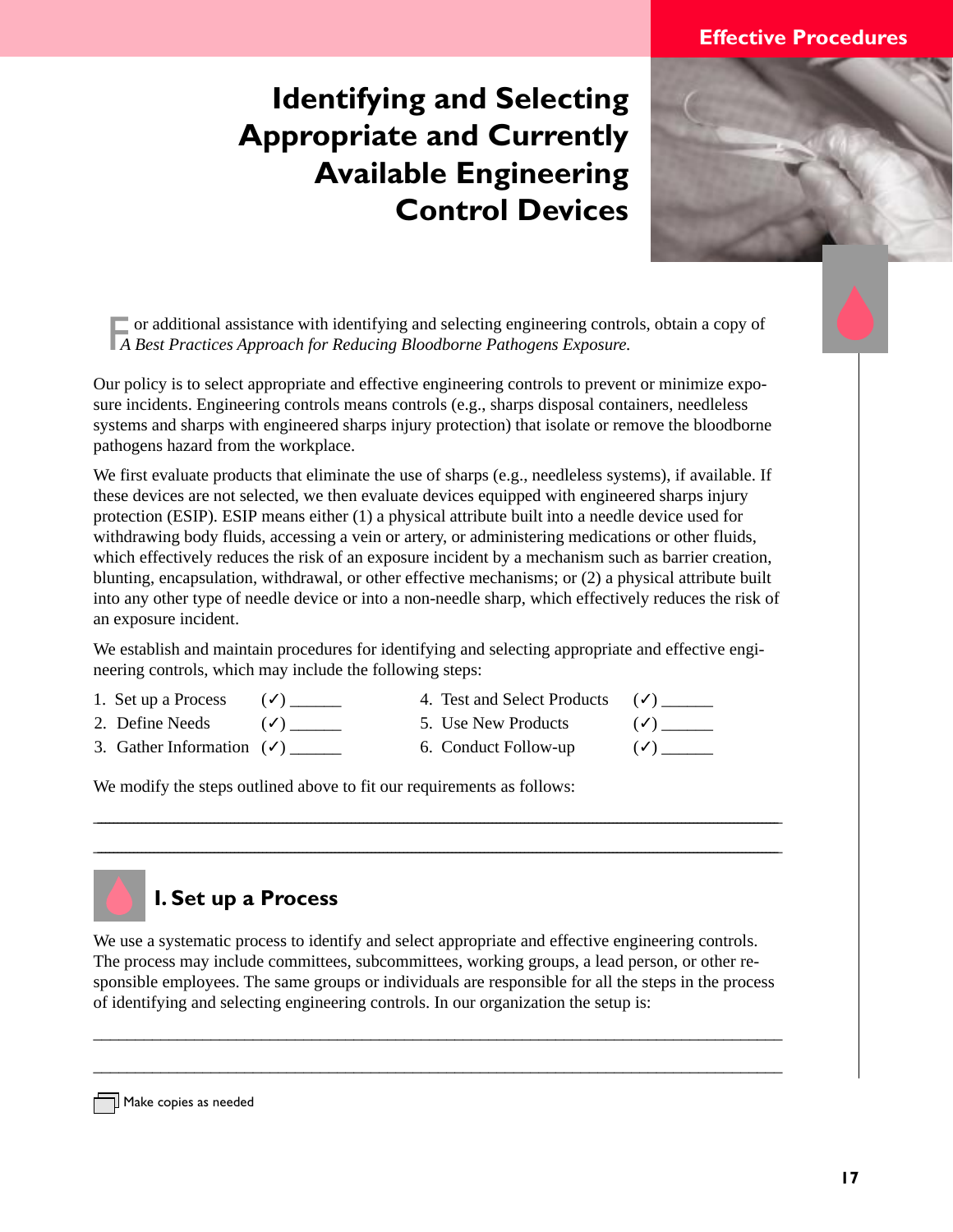We actively involve managers and employees from departments, units, floors, or dental operatories where engineering controls are (or will be) used. We choose individuals with expertise and experience in particular professions or specialties to evaluate new products that will be used in their area(s) of practice. Individuals involved in our process include:

\_\_\_\_\_\_\_\_\_\_\_\_\_\_\_\_\_\_\_\_\_\_\_\_\_\_\_\_\_\_\_\_\_\_\_\_\_\_\_\_\_\_\_\_\_\_\_\_\_\_\_\_\_\_\_\_\_\_\_\_\_\_\_\_\_\_\_\_\_\_\_\_\_\_\_\_\_\_\_\_\_\_\_\_\_ \_\_\_\_\_\_\_\_\_\_\_\_\_\_\_\_\_\_\_\_\_\_\_\_\_\_\_\_\_\_\_\_\_\_\_\_\_\_\_\_\_\_\_\_\_\_\_\_\_\_\_\_\_\_\_\_\_\_\_\_\_\_\_\_\_\_\_\_\_\_\_\_\_\_\_\_\_\_\_\_\_\_\_\_\_\_\_\_\_\_\_\_\_\_\_\_\_\_\_\_\_\_\_\_\_\_\_\_\_\_\_\_\_\_\_\_\_\_\_\_\_\_\_\_\_\_\_\_\_\_\_\_\_\_\_\_\_\_\_\_\_\_\_\_\_\_\_\_\_\_\_\_\_\_\_\_\_\_\_\_\_\_\_\_\_\_\_\_\_\_ \_\_\_\_\_\_\_\_\_\_\_\_\_\_\_\_\_\_\_\_\_\_\_\_\_\_\_\_\_\_\_\_\_\_\_\_\_\_\_\_\_\_\_\_\_\_\_\_\_\_\_\_\_\_\_\_\_\_\_\_\_\_\_\_\_\_\_\_\_\_\_\_\_\_\_\_\_\_\_\_\_\_\_\_\_\_\_\_\_\_\_\_\_\_\_\_\_\_\_\_\_\_\_\_\_\_\_\_\_\_\_\_\_\_\_\_\_\_\_\_\_\_\_\_\_\_\_\_\_\_\_\_\_\_\_\_\_\_\_\_\_\_\_\_\_\_\_\_\_\_\_\_\_\_\_\_\_\_\_\_\_\_\_\_\_\_\_\_\_\_

### **2. Define Needs**

We address each potential exposure of the tasks and procedures performed in various departments, units, floors, or dental operatories. We solicit input from frontline employees, supervisors, and managers. We also collect occupational exposure and injury data. We then identify our needs and establish our priorities on the basis of an analysis of all the available information.

| <b>Priority</b> | <b>Potential Exposures to Be Addressed</b> | <b>Work Area</b> |
|-----------------|--------------------------------------------|------------------|
|                 |                                            |                  |
| ר               |                                            |                  |
|                 |                                            |                  |
| 4               |                                            |                  |
| Е               |                                            |                  |



### **3. Gather Information**

We gather information on currently available engineering controls that are designed to reduce occupational exposure to blood or OPIM. Because new technology is continually entering the marketplace, we also periodically search for information on new products.



### **4. Test and Select Products**

Each potential exposure is addressed by applying screening criteria to the engineering controls under consideration. When available, multiple devices are screened for each potential exposure being addressed. This helps ensure that more than one product is selected for testing for a given task or procedure.

Screening criteria are applied to products in order to eliminate those with readily identifiable problems (e.g., ineffective devices, safety issues, visual obstructions). Only devices meeting an acceptable number of screening criteria are then tested in actual patient or product trials. For each exposure being addressed, we document the new products that meet an acceptable number of screening criteria and will be included in the testing.

 $\overline{\mathbb{I}}$  Make copies as needed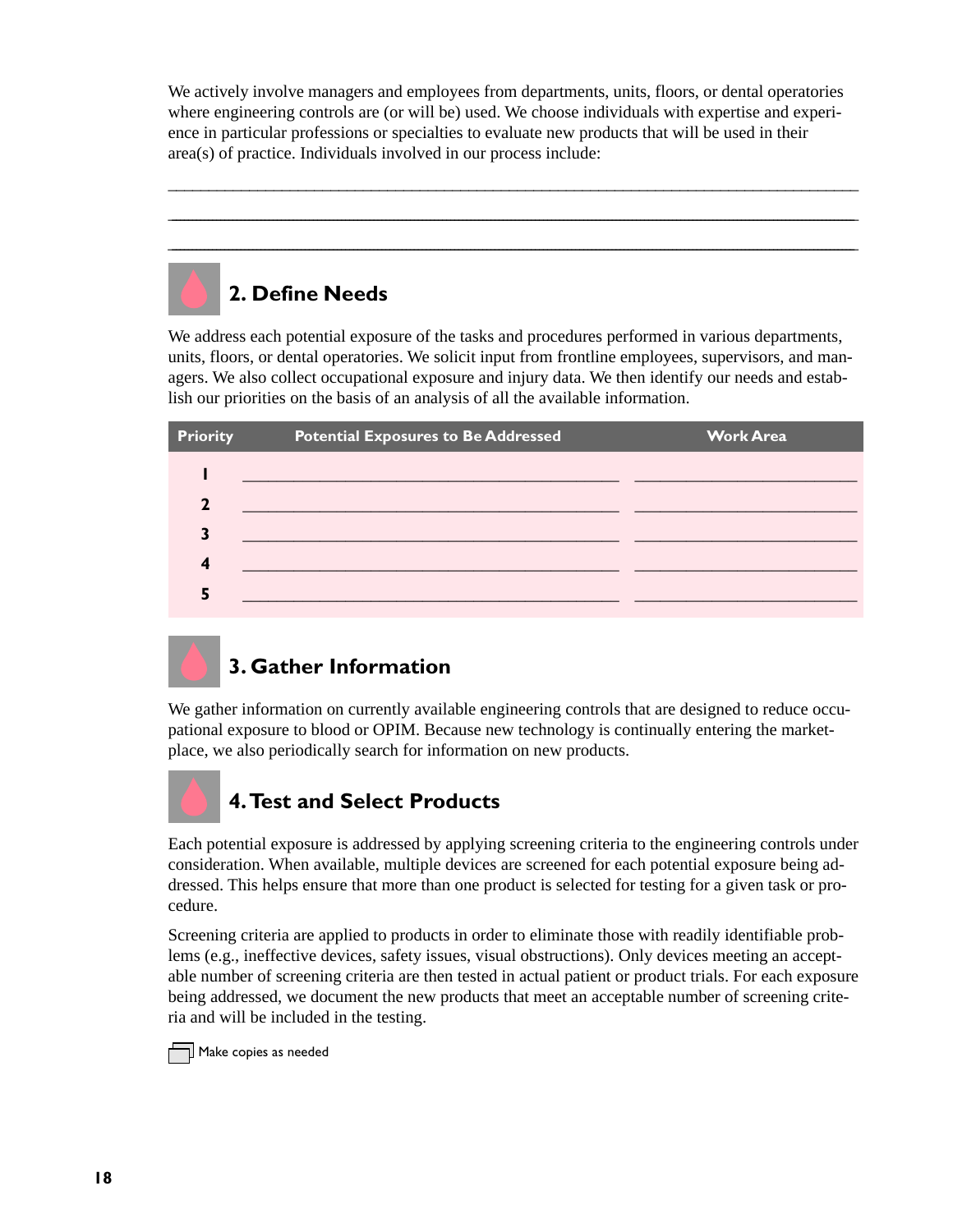| Department/Unit/Floor/ Potential Exposure<br><b>Dental Operatory</b> | to Be Addressed | <b>New Products Chosen to</b><br><b>Test for This Exposure</b>                                                                         | <b>Catalog</b><br>No. |
|----------------------------------------------------------------------|-----------------|----------------------------------------------------------------------------------------------------------------------------------------|-----------------------|
|                                                                      |                 |                                                                                                                                        |                       |
|                                                                      |                 | $\mathcal{D}$<br><u> 1989 - Jan Sterling von Berling von Berling von Berling von Berling von Berling von Berling von Berling von B</u> |                       |
|                                                                      |                 | $\overline{\mathbf{3}}$                                                                                                                |                       |
|                                                                      |                 | $\overline{4}$                                                                                                                         |                       |
|                                                                      |                 | $5 \qquad \qquad$                                                                                                                      |                       |
|                                                                      |                 |                                                                                                                                        |                       |
|                                                                      |                 |                                                                                                                                        |                       |
|                                                                      |                 | 3                                                                                                                                      |                       |
|                                                                      |                 |                                                                                                                                        |                       |
|                                                                      |                 | 5                                                                                                                                      |                       |

### *<u>A</u>* Testing Products

Testing can help evaluate whether products are actually effective at reducing or eliminating workplace exposure incidents. Frontline employees who perform the tasks and procedures associated with the exposures being addressed are involved in the testing. If available, multiple products from a single category of devices are tested for each potential exposure being addressed. The testing of new products is suspended immediately if there is any evidence that a device is causing injuries to employees or patients.

To help ensure that devices are handled safely and evaluations are objective, we provide training on the safe and proper use of devices *before* testing begins. This training is given to the groups or individuals responsible for product selection, all participants involved in the testing, and their supervisors. Participants in the testing are also given the opportunity to practice using the new devices. These practice sessions simulate, as closely as possible, the tasks and procedures involved under "real-life" conditions. Representatives of manufacturers and distributors are requested to demonstrate the intended use of their products, answer questions, and train employees in the safe operation of each device.

#### **"Tools"**

Checklists, evaluation forms, or other types of standardized "tools" are used in the testing of new products. The tools are tailored to the specific category of product under consideration. To provide a standard basis for comparison among products, we use the same checklist or evaluation form when testing multiple products within a given type or category of device.

#### **Protocols**

We may use protocols in our testing process to make the evaluation of new products more systematic. Protocols also help us document the details of each item involved in our testing process.

#### **Selecting Products**

After the testing is completed, all the information, including checklists and evaluation forms, is reviewed. Input from frontline employees involved in the testing is documented and considered when it is time to select products for purchase. Based on the analysis of all the available information,

 $\mathcal I$  Make copies as needed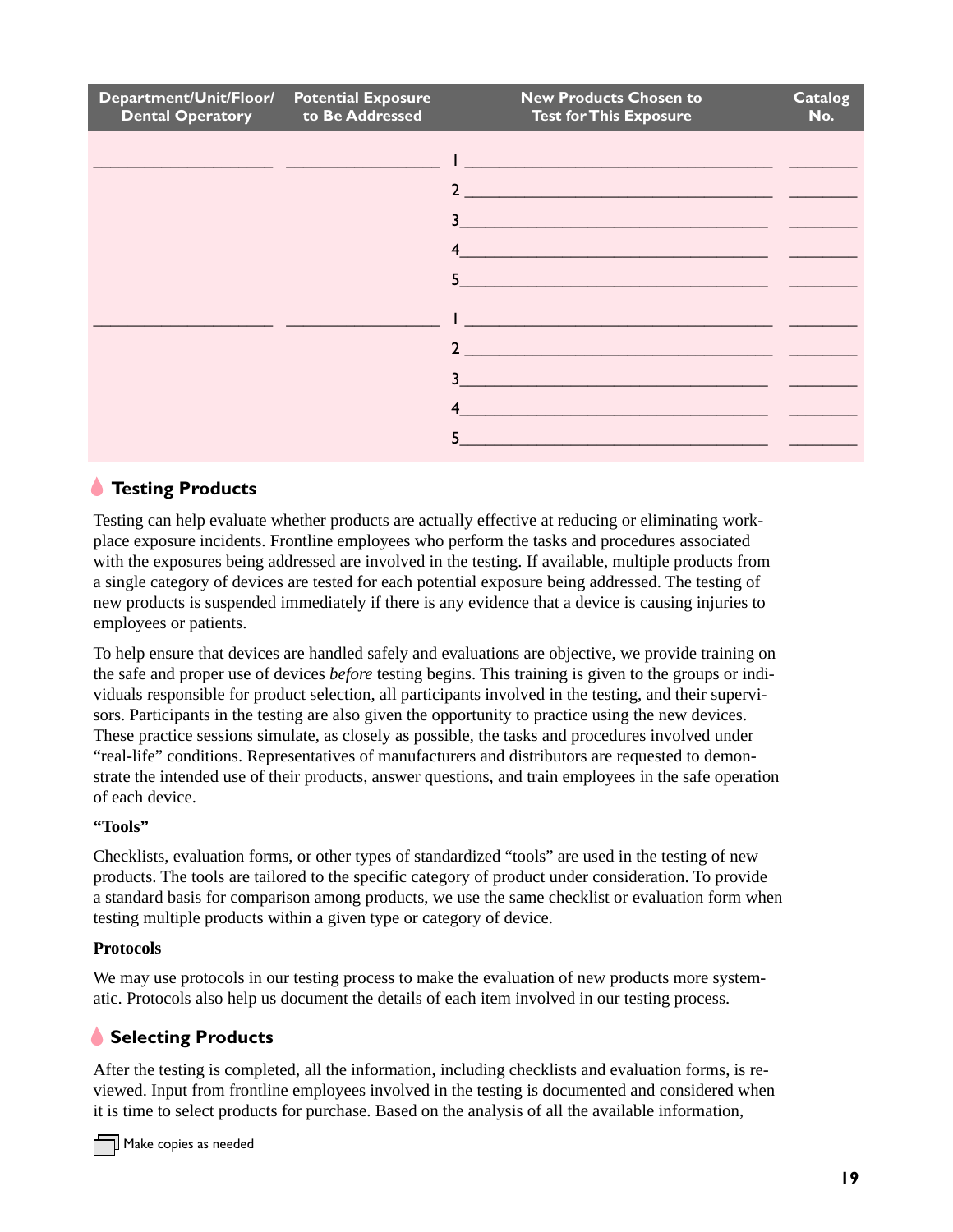consensual decisions are made regarding whether to purchase particular products. If two or more products are found to be satisfactory in a given category, we consider purchasing them. We document how devices ranked and which products we have decided to purchase. We provide feedback to employees on the ranking and selection of products.

### **5. Use New Products**

We may introduce new products on a limited basis in a pilot implementation or trial phase. During this trial period, issues associated with the day-to-day use of the new products may arise. Employees may need time to develop new skills, establish new work practices, and break old habits. Employees are *strongly encouraged* to report any problems to their supervisors during the trial period. If problems appear to be serious or widespread, they are reported to the decision makers. Problems with new products are addressed as they arise and are resolved before the new product is used throughout our organization.

All staff members (and supervisors) using the new products or devices are thoroughly trained. This training is a mix of the knowledge and skills needed to work safely. For each new device, representatives of manufacturers and distributors are requested to:

- Demonstrate its proper use and application Answer questions
	-
- Provide training on its safe operation Provide follow-up
- 

Training also includes practice sessions to simulate the tasks and procedures that individuals will be performing with the new devices. Multiple devices may have been selected for a given task or procedure. If this is the case, individuals are trained on all the selected devices.



### **6. Conduct Follow-up**

Follow-up helps ensure that new products are effective and appropriate and are replaced over time by newer, more effective technology. As newer products become available, they are screened, tested, and selected according to the process described previously.

Our follow-up process systematically reevaluates devices and incorporates the input of frontline employees who have been using the products. Decisions on the appropriateness and effectiveness of new devices are not made until employees have had enough time to adjust to using the products. Follow-up evaluations of products and the associated work practices are conducted six months after the implementation and quarterly, semiannually, or annually thereafter. *Findings are used to improve product selection and training.*

Staff members receive periodic feedback on how new products are working and what other products have become available. Follow-up training is provided if problems are discovered with work practices or currently used devices. If newer devices are selected to replace those currently being used, *all individuals* (and their supervisors) using the newer devices are thoroughly trained.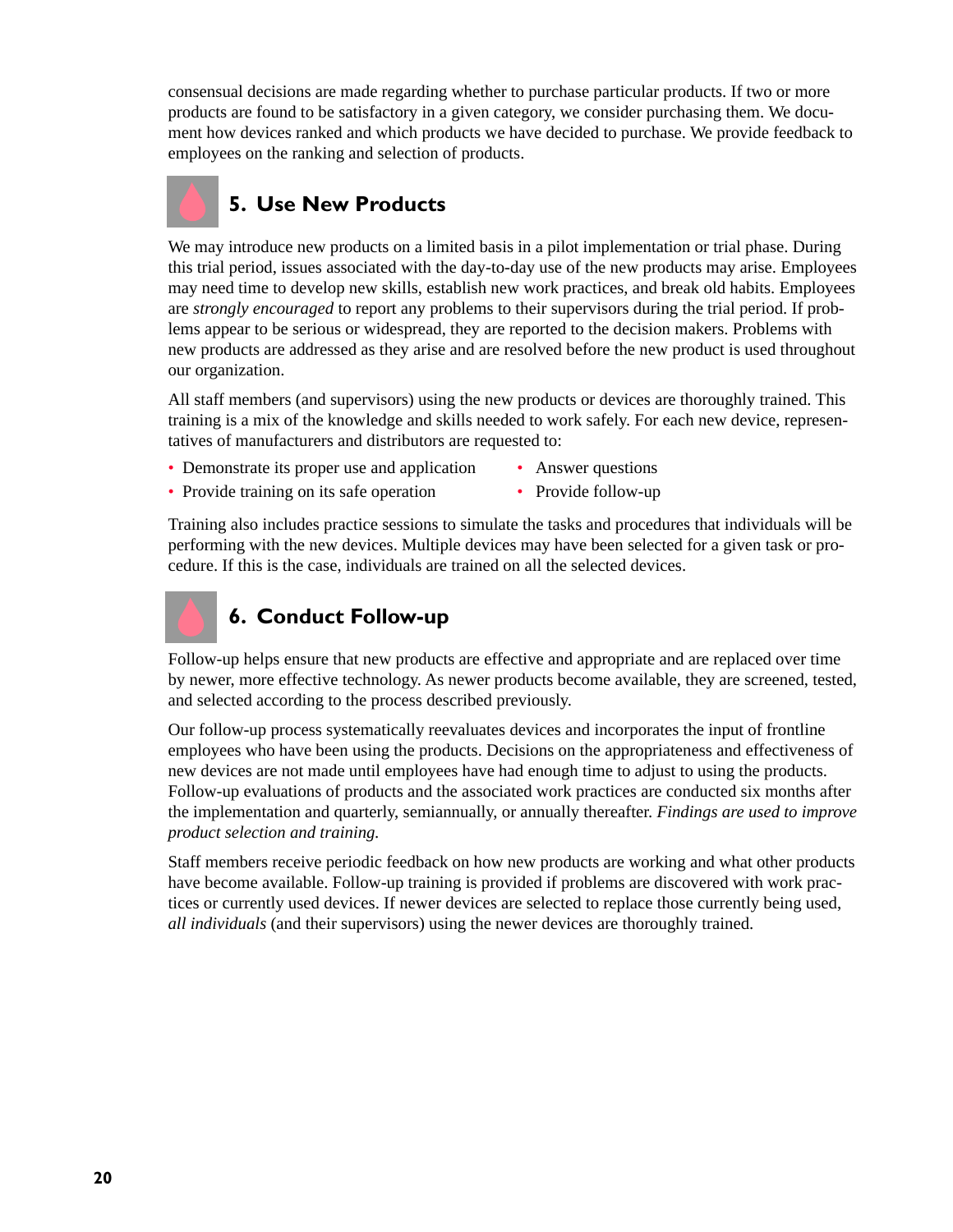### <span id="page-26-0"></span> **Engineering Controls– Exception 2**



Additional information on Exceptions 1, 3, and 4 to using engineering controls may be found in *A Best Practices Approach for Reducing Bloodborne Pathogens Exposure.*

The use of engineering controls (e.g., needleless systems, needle devices, and non-needle sharps) is *not* required if a licensed health care professional:

- Is directly involved in the patient's care
- Determines that the control will jeopardize the patient's safety or the success of a medical, dental, or nursing procedure
- Exercises reasonable clinical judgment

If this exception applies, the form below (or equivalent information) should be submitted to the exposure control plan administrator.

| <b>Type of Control Under</b><br><b>Consideration and</b><br><b>Procedure(s)</b><br>or Tasks(s) Involved | <b>Name of Licensed Health</b><br><b>Care Professional Making</b><br>the Determination | Date of<br><b>Determination</b> | Reason(s) for<br>the Exception |
|---------------------------------------------------------------------------------------------------------|----------------------------------------------------------------------------------------|---------------------------------|--------------------------------|
|                                                                                                         |                                                                                        |                                 |                                |
|                                                                                                         |                                                                                        |                                 |                                |
|                                                                                                         |                                                                                        |                                 |                                |
|                                                                                                         |                                                                                        |                                 |                                |
|                                                                                                         |                                                                                        |                                 |                                |
|                                                                                                         |                                                                                        |                                 |                                |

\_\_\_\_\_\_\_\_\_\_\_\_\_\_\_\_\_\_\_\_\_\_\_\_\_\_\_\_\_\_\_\_\_\_\_\_\_\_\_\_\_\_\_\_\_\_\_\_\_\_\_\_\_\_\_\_\_\_\_\_\_\_\_\_\_\_\_\_\_\_\_\_\_\_\_\_\_\_\_\_\_\_\_\_\_\_\_\_

 $\mathcal{L}_\mathcal{L} = \{ \mathcal{L}_\mathcal{L} = \{ \mathcal{L}_\mathcal{L} = \{ \mathcal{L}_\mathcal{L} = \{ \mathcal{L}_\mathcal{L} = \{ \mathcal{L}_\mathcal{L} = \{ \mathcal{L}_\mathcal{L} = \{ \mathcal{L}_\mathcal{L} = \{ \mathcal{L}_\mathcal{L} = \{ \mathcal{L}_\mathcal{L} = \{ \mathcal{L}_\mathcal{L} = \{ \mathcal{L}_\mathcal{L} = \{ \mathcal{L}_\mathcal{L} = \{ \mathcal{L}_\mathcal{L} = \{ \mathcal{L}_\mathcal{$ 

\_\_\_\_\_\_\_\_\_\_\_\_\_\_\_\_\_\_\_\_\_\_\_\_\_\_\_\_\_\_\_\_\_\_\_\_\_\_\_\_\_\_\_\_\_\_\_\_\_\_\_\_\_\_\_\_\_\_\_\_\_\_\_\_\_\_\_\_\_\_\_\_\_\_\_\_\_\_\_\_\_\_\_\_\_\_\_\_\_\_\_\_\_

 $\mathcal{L}_\mathcal{L} = \{ \mathcal{L}_\mathcal{L} = \{ \mathcal{L}_\mathcal{L} = \{ \mathcal{L}_\mathcal{L} = \{ \mathcal{L}_\mathcal{L} = \{ \mathcal{L}_\mathcal{L} = \{ \mathcal{L}_\mathcal{L} = \{ \mathcal{L}_\mathcal{L} = \{ \mathcal{L}_\mathcal{L} = \{ \mathcal{L}_\mathcal{L} = \{ \mathcal{L}_\mathcal{L} = \{ \mathcal{L}_\mathcal{L} = \{ \mathcal{L}_\mathcal{L} = \{ \mathcal{L}_\mathcal{L} = \{ \mathcal{L}_\mathcal{$  $\mathcal{L}_\mathcal{L} = \{ \mathcal{L}_\mathcal{L} = \{ \mathcal{L}_\mathcal{L} = \{ \mathcal{L}_\mathcal{L} = \{ \mathcal{L}_\mathcal{L} = \{ \mathcal{L}_\mathcal{L} = \{ \mathcal{L}_\mathcal{L} = \{ \mathcal{L}_\mathcal{L} = \{ \mathcal{L}_\mathcal{L} = \{ \mathcal{L}_\mathcal{L} = \{ \mathcal{L}_\mathcal{L} = \{ \mathcal{L}_\mathcal{L} = \{ \mathcal{L}_\mathcal{L} = \{ \mathcal{L}_\mathcal{L} = \{ \mathcal{L}_\mathcal{$ 

#### **Patient Safety Determinations for Exceptions to Using Engineering Controls**

#### Comments: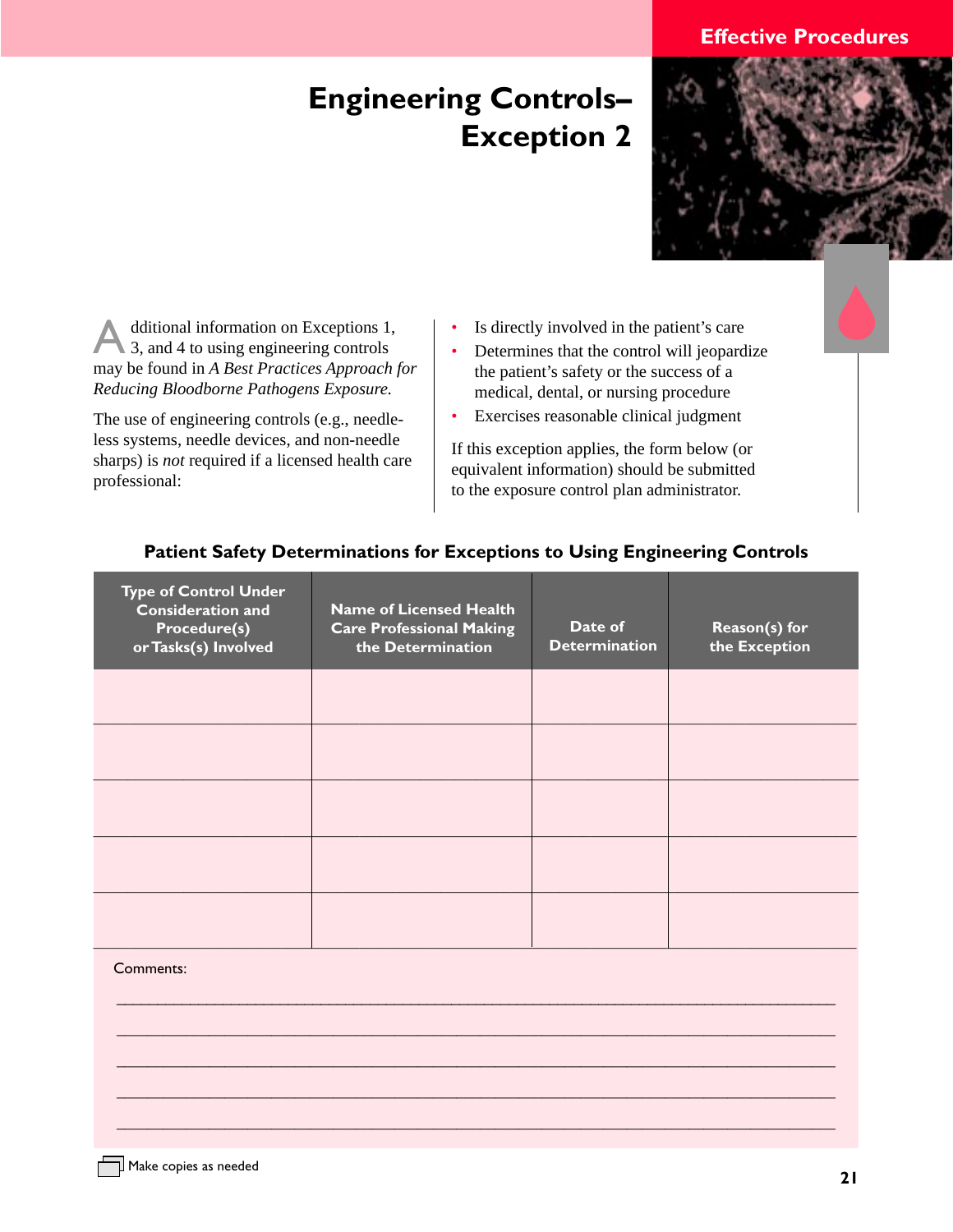<span id="page-27-0"></span>

### **Actively Involving Employees in the Review and Update of the Exposure Control Plan**

ur exposure control plan is reviewed and updated at least annually (and whenever necessary) to include:

- New or modified tasks or procedures that affect occupational exposure
- Progress in implementing the use of needleless systems and sharps with engineered sharps injury protection
- New or revised job position(s) that involve occupational exposure
- Reviews and evaluations of exposure incidents that have occurred since the previous update
- Reviews and responses to information indicating that the existing exposure control plan is deficient in any area

All employees are encouraged to provide suggestions on improving the procedures they

perform in their departments, units, floors, or dental operatories. Employees contribute to the review and update of the exposure control plan by:

- Participating as members of committees (e.g., safety and health, labor-management, infection control, product evaluation and selection, purchasing of equipment)
- Attending meetings to discuss safety and health issues and improvements
- Reporting issues or potential problems to supervisors
- Providing ideas, recommendations, or suggestions
- Filling out reports, questionnaires, or other documents
- Participating in other procedures as described below

The process for actively involving employees in the review and update of the plan is as follows:

\_\_\_\_\_\_\_\_\_\_\_\_\_\_\_\_\_\_\_\_\_\_\_\_\_\_\_\_\_\_\_\_\_\_\_\_\_\_\_\_\_\_\_\_\_\_\_\_\_\_\_\_\_\_\_\_\_\_\_\_\_\_\_\_\_\_\_\_\_\_\_\_\_\_\_\_\_\_\_\_\_\_

\_\_\_\_\_\_\_\_\_\_\_\_\_\_\_\_\_\_\_\_\_\_\_\_\_\_\_\_\_\_\_\_\_\_\_\_\_\_\_\_\_\_\_\_\_\_\_\_\_\_\_\_\_\_\_\_\_\_\_\_\_\_\_\_\_\_\_\_\_\_\_\_\_\_\_\_\_\_\_\_\_\_

\_\_\_\_\_\_\_\_\_\_\_\_\_\_\_\_\_\_\_\_\_\_\_\_\_\_\_\_\_\_\_\_\_\_\_\_\_\_\_\_\_\_\_\_\_\_\_\_\_\_\_\_\_\_\_\_\_\_\_\_\_\_\_\_\_\_\_\_\_\_\_\_\_\_\_\_\_\_\_\_\_\_

\_\_\_\_\_\_\_\_\_\_\_\_\_\_\_\_\_\_\_\_\_\_\_\_\_\_\_\_\_\_\_\_\_\_\_\_\_\_\_\_\_\_\_\_\_\_\_\_\_\_\_\_\_\_\_\_\_\_\_\_\_\_\_\_\_\_\_\_\_\_\_\_\_\_\_\_\_\_\_\_\_\_

\_\_\_\_\_\_\_\_\_\_\_\_\_\_\_\_\_\_\_\_\_\_\_\_\_\_\_\_\_\_\_\_\_\_\_\_\_\_\_\_\_\_\_\_\_\_\_\_\_\_\_\_\_\_\_\_\_\_\_\_\_\_\_\_\_\_\_\_\_\_\_\_\_\_\_\_\_\_\_\_\_\_

\_\_\_\_\_\_\_\_\_\_\_\_\_\_\_\_\_\_\_\_\_\_\_\_\_\_\_\_\_\_\_\_\_\_\_\_\_\_\_\_\_\_\_\_\_\_\_\_\_\_\_\_\_\_\_\_\_\_\_\_\_\_\_\_\_\_\_\_\_\_\_\_\_\_\_\_\_\_\_\_\_\_

\_\_\_\_\_\_\_\_\_\_\_\_\_\_\_\_\_\_\_\_\_\_\_\_\_\_\_\_\_\_\_\_\_\_\_\_\_\_\_\_\_\_\_\_\_\_\_\_\_\_\_\_\_\_\_\_\_\_\_\_\_\_\_\_\_\_\_\_\_\_\_\_\_\_\_\_\_\_\_\_\_\_

\_\_\_\_\_\_\_\_\_\_\_\_\_\_\_\_\_\_\_\_\_\_\_\_\_\_\_\_\_\_\_\_\_\_\_\_\_\_\_\_\_\_\_\_\_\_\_\_\_\_\_\_\_\_\_\_\_\_\_\_\_\_\_\_\_\_\_\_\_\_\_\_\_\_\_\_\_\_\_\_\_\_

\_\_\_\_\_\_\_\_\_\_\_\_\_\_\_\_\_\_\_\_\_\_\_\_\_\_\_\_\_\_\_\_\_\_\_\_\_\_\_\_\_\_\_\_\_\_\_\_\_\_\_\_\_\_\_\_\_\_\_\_\_\_\_\_\_\_\_\_\_\_\_\_\_\_\_\_\_\_\_\_\_\_

\_\_\_\_\_\_\_\_\_\_\_\_\_\_\_\_\_\_\_\_\_\_\_\_\_\_\_\_\_\_\_\_\_\_\_\_\_\_\_\_\_\_\_\_\_\_\_\_\_\_\_\_\_\_\_\_\_\_\_\_\_\_\_\_\_\_\_\_\_\_\_\_\_\_\_\_\_\_\_\_\_\_

Make copies as needed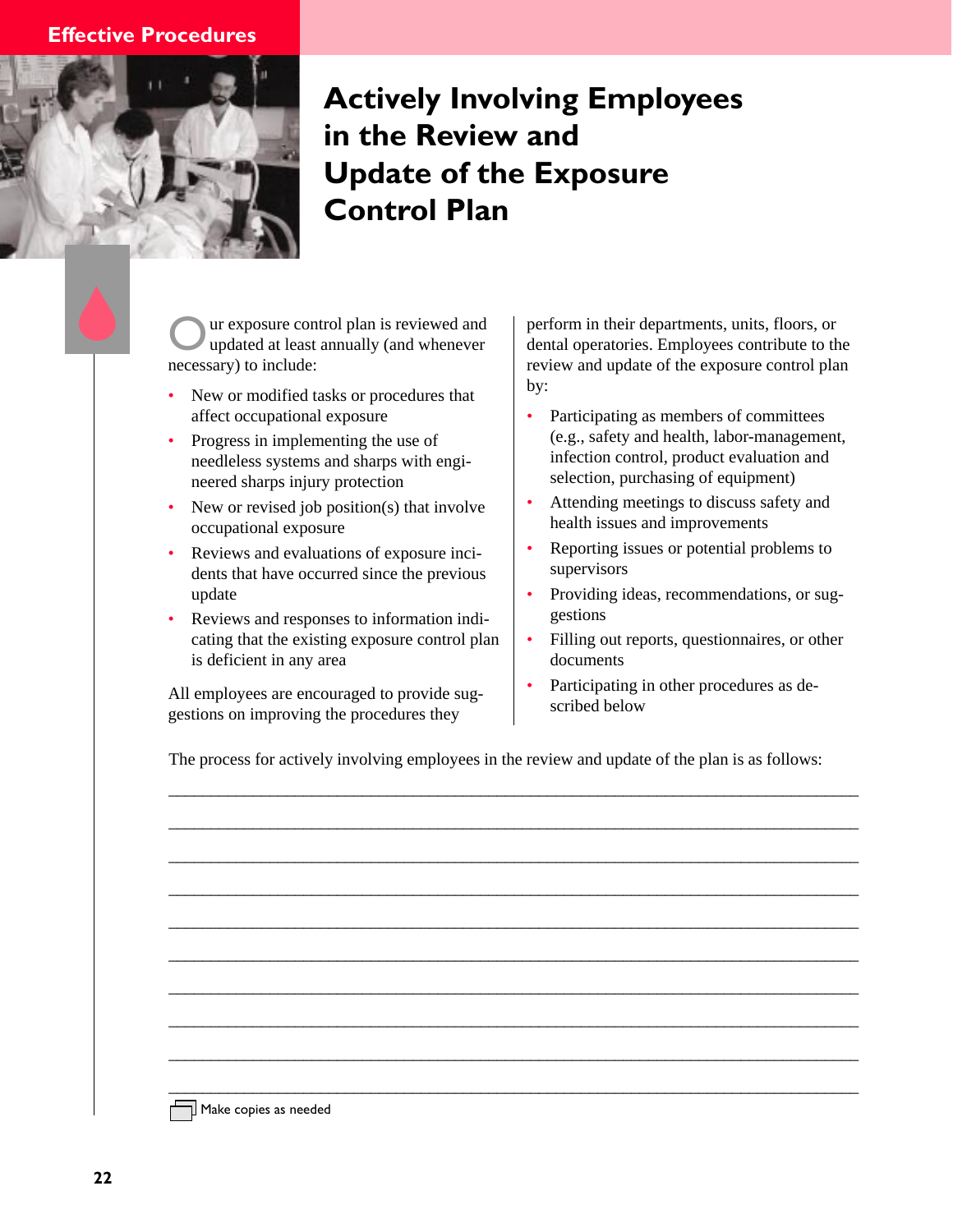### <span id="page-28-0"></span>**We Want to Hear from You**



Cal/OSHA values and welcomes your comments about our booklet. We want to provide the<br>best service possible to employers and employees in California. To give Cal/OSHA feedback about this booklet, please fax this form to the Education Unit at (916) 574-2532, e-mail us at *Dosheducation@hq.dir.ca.gov*, or mail your comments to:

Education Unit Cal/OSHA Consultation Service 2211 Park Towne Circle, Suite 4 Sacramento, CA 95825

|    |                                                                                                                                                                          | <b>Yes</b> | <b>No</b> | <b>Comments</b> |
|----|--------------------------------------------------------------------------------------------------------------------------------------------------------------------------|------------|-----------|-----------------|
| 1. | Has the information contained in this booklet encouraged<br>you to develop, evaluate, or improve an exposure control<br>plan for bloodborne pathogens at your workplace? |            |           |                 |
|    | Which worksheets are the most helpful? (For each<br>worksheet, please indicate the title, why the worksheet<br>was helpful, and page number[s].)                         |            |           |                 |
|    | Which worksheets need improvement? (Please<br>indicate the title and page number[s] of the worksheet<br>and specific suggestions.)                                       |            |           |                 |
| 2. | Has the information contained in this booklet effected<br>any other changes in your workplace regarding<br>bloodborne pathogens issues?                                  |            |           |                 |
| 3. | Are any parts of the booklet unclear or confusing?<br>What improvements do you recommend? (Please provide<br>the page numbers of the booklet and the specific topics.)   |            |           |                 |
| 4. | What important issues were not addressed?<br>(Please describe in detail.)                                                                                                |            |           |                 |
| 5. | Do you have any other comments? (When referring to<br>specific text or sections, please indicate the page numbers.)                                                      |            |           |                 |
| 6. | Do you have a bloodborne pathogens success story to share<br>with us? (If so, please provide your name and telephone<br>number.)                                         |            |           |                 |

#### **Thank you for your participation.**

 $\overline{\Box}$  Make copies as needed

Г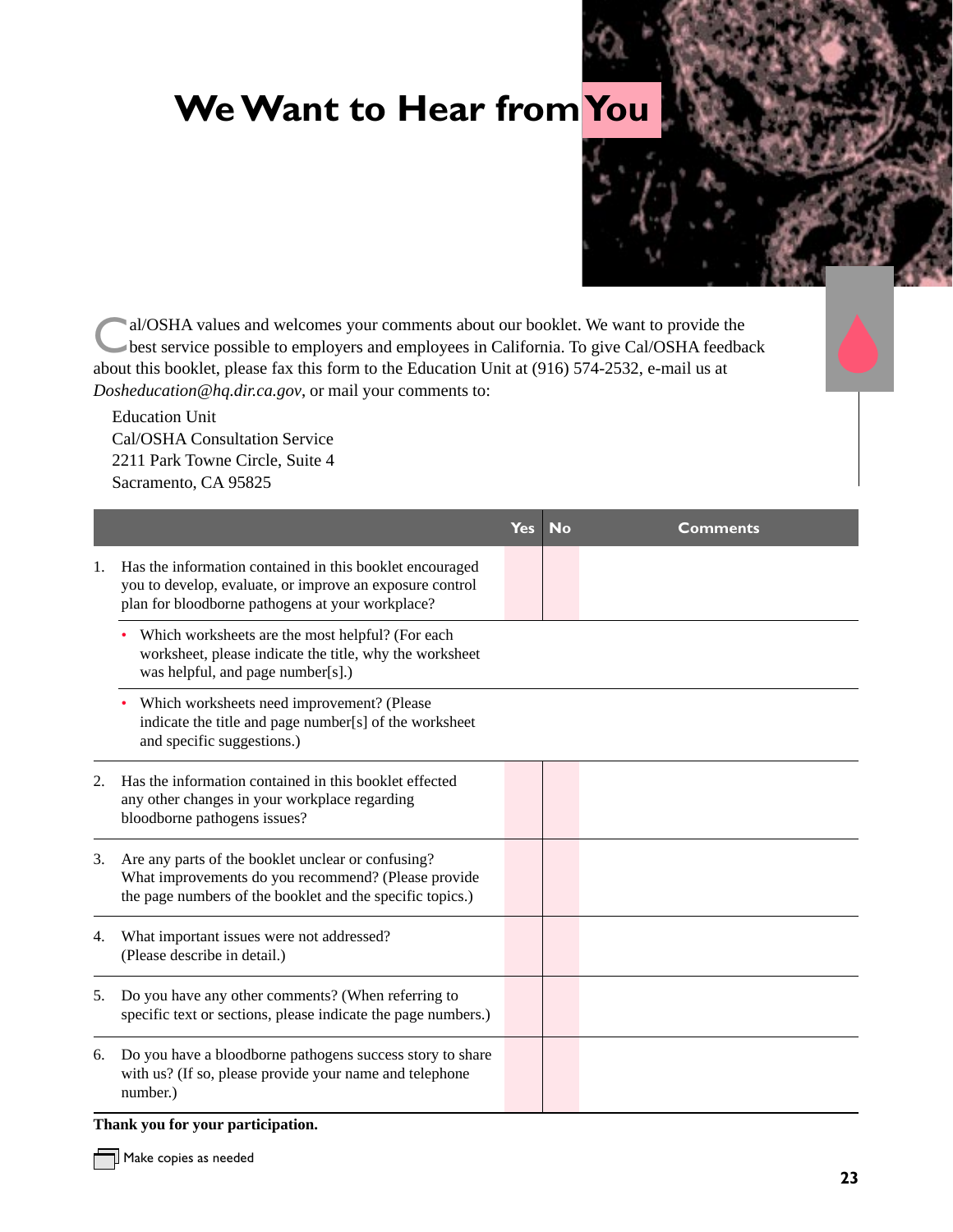## <span id="page-29-0"></span>**Acknowledgments**

| <b>Writers and</b><br><b>Editors</b> | Zin Cheung and Mario Feletto, Cal/OSHA Consultation Service, Education<br>Unit, Sacramento, California                                                                      |  |  |  |  |
|--------------------------------------|-----------------------------------------------------------------------------------------------------------------------------------------------------------------------------|--|--|--|--|
|                                      | The authors thank the following persons and organizations for their support and<br>assistance in the research and development of this document:                             |  |  |  |  |
| <b>Editorial</b><br><b>Review</b>    | Michael Alvarez, Regional Manager, Cal/OSHA Consultation Service,<br>Sacramento, California                                                                                 |  |  |  |  |
|                                      | Dave Bare, Program Manager, Cal/OSHA Consultation Service, Sacramento,<br>California                                                                                        |  |  |  |  |
|                                      | John Howard, Chief, Division of Occupational Safety and Health, California<br>Department of Industrial Relations, San Francisco, California                                 |  |  |  |  |
|                                      | Faye Ong, Associate Editor, CDE Press, California Department of Education,<br>Sacramento, California                                                                        |  |  |  |  |
|                                      | Len Welsh, Special Counsel for DOSH Regulatory Affairs, California<br>Department of Industrial Relations, San Francisco, California                                         |  |  |  |  |
| <b>On-site</b>                       | University of California Davis Medical Center, Sacramento, California                                                                                                       |  |  |  |  |
| <b>Development</b><br>and Research   | Carl Foreman, Acting Director, Environmental Health and Safety, University<br>of California, Davis, Health Systems, Sacramento, California                                  |  |  |  |  |
|                                      | Gilda L. Gaerlan-Acosta, EH & S Specialist I, Environmental Health and<br>Safety, University of California, Davis, Health Systems, Sacramento,<br>California                |  |  |  |  |
| <b>Layout and</b><br><b>Design</b>   | Paul Lee, Graphic Designer III, CDE Press, California Department of Education,<br>Sacramento, California                                                                    |  |  |  |  |
| <b>Photo Credits</b>                 | Cal/OSHA gratefully acknowledges Emi Manning, University of California,<br>Davis, and the following organizations for the use of photographs that appear in<br>the booklet: |  |  |  |  |
|                                      | Becton Dickinson and Company, Franklin Lakes, New Jersey                                                                                                                    |  |  |  |  |
|                                      | OSHA Review, Inc., Sacramento, California                                                                                                                                   |  |  |  |  |
|                                      | Retractable Technologies, Inc., Little Elm, Texas                                                                                                                           |  |  |  |  |
|                                      | Venetec International, Inc., San Diego, California                                                                                                                          |  |  |  |  |
|                                      | Note: The titles and locations of the persons included in this list were current at the time<br>this booklet was developed.                                                 |  |  |  |  |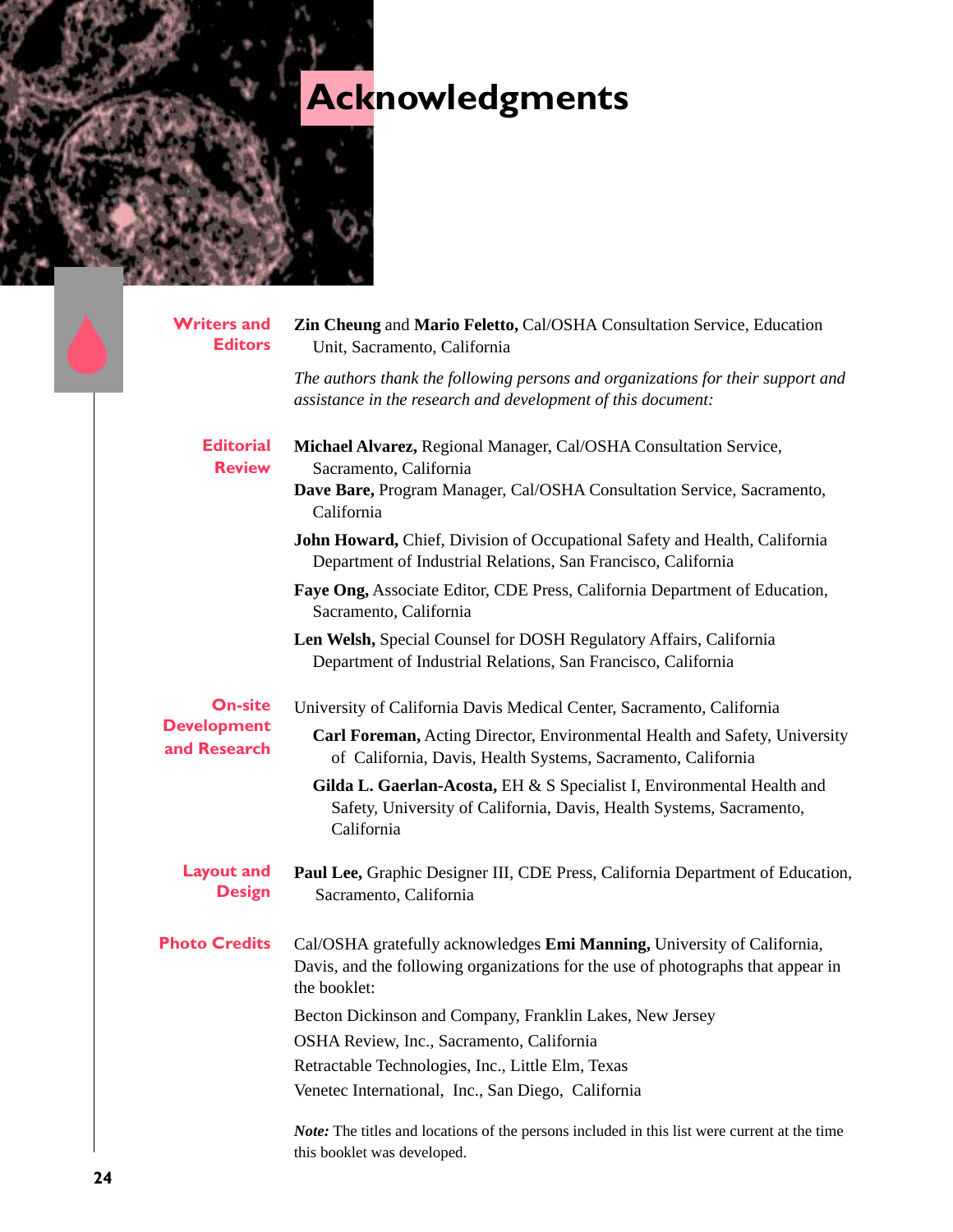Blank -- back of cover